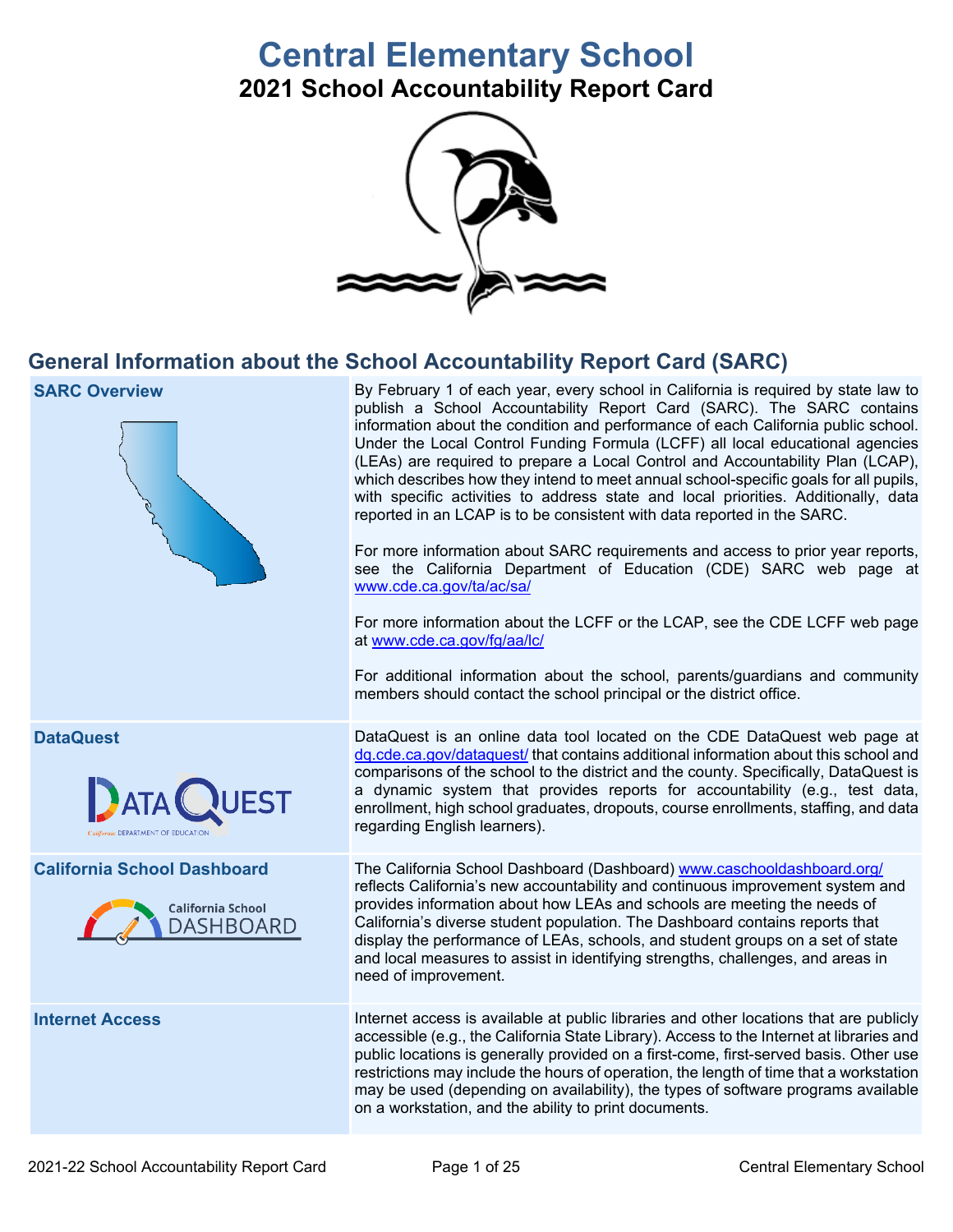### **2021-22 School Contact Information**

| <b>School Name</b>                                 | <b>Central Elementary School</b> |  |  |  |  |
|----------------------------------------------------|----------------------------------|--|--|--|--|
| <b>Street</b>                                      | 933 E Avenue                     |  |  |  |  |
| City, State, Zip                                   | National City, CA 91950          |  |  |  |  |
| <b>Phone Number</b>                                | (619) 336-7400                   |  |  |  |  |
| Principal                                          | <b>Steven Sanchez</b>            |  |  |  |  |
| <b>Email Address</b>                               | ssanchez@nsd.us                  |  |  |  |  |
| <b>School Website</b>                              | www.nsd.us                       |  |  |  |  |
| County-District-School (CDS) Code 37-68221-6038731 |                                  |  |  |  |  |

| 2021-22 District Contact Information |                                 |  |  |  |
|--------------------------------------|---------------------------------|--|--|--|
| <b>District Name</b>                 | <b>National School District</b> |  |  |  |
| <b>Phone Number</b>                  | $(619)$ 336-7500                |  |  |  |
| Superintendent                       | Dr. Leighangela Brady           |  |  |  |
| <b>Email Address</b>                 | lbrady@nsd.us                   |  |  |  |
| <b>District Website Address</b>      | www.nsd.us                      |  |  |  |

### **2021-22 School Overview**

 Central School is located in the heart of National City. We offer a preschool through sixth grade program dedicated to students. We invite you to learn more about our school by visiting our campus and seeing first hand our classrooms, programs, developing the whole child. Our staff is committed to providing an enriching and challenging educational environment for all and dedicated staff.

At Central School,

We Promise

- A safe, nurturing learning environment
- An active partnership with parents and community
- A solid foundation in reading, writing, and problem-solving
- A focus on individual student achievement

We Believe

- All students will learn
- Student success is everyone's responsibility
- Our community's cultural diversity enriches learning opportunities

### Message from Principal, Steven Sanchez

 Welcome to Central School, home of the Dolphins, where our goal is to ensure that each and every student is on track to community. We welcome volunteers to assist with classroom or school activities and to serve as members of our PTA, parent committees, and organizations on campus. Although at this time all in person volunteers are on hold due to the pandemic. We succeed in college or in their career. At Central, we maintain an enriching, nurturing, and productive learning environment where students can excel. Our knowledgeable and dedicated staff enthusiastically provides an instructional program based on the Common Core State Standards and high expectations for academic performance. At Central, we are data-driven and student-centered. We have established a safe campus that promotes personal responsibility for student behavior and mutual respect among all members of our learning community. We believe in being PeaceBuilders. Students know the importance of being Responsible, Respectful, Safe, and Kind. In addition, we invest in the social-emotional learning of our students. Parent involvement is also important at Central School. We invite and encourage parents to become active members of our learning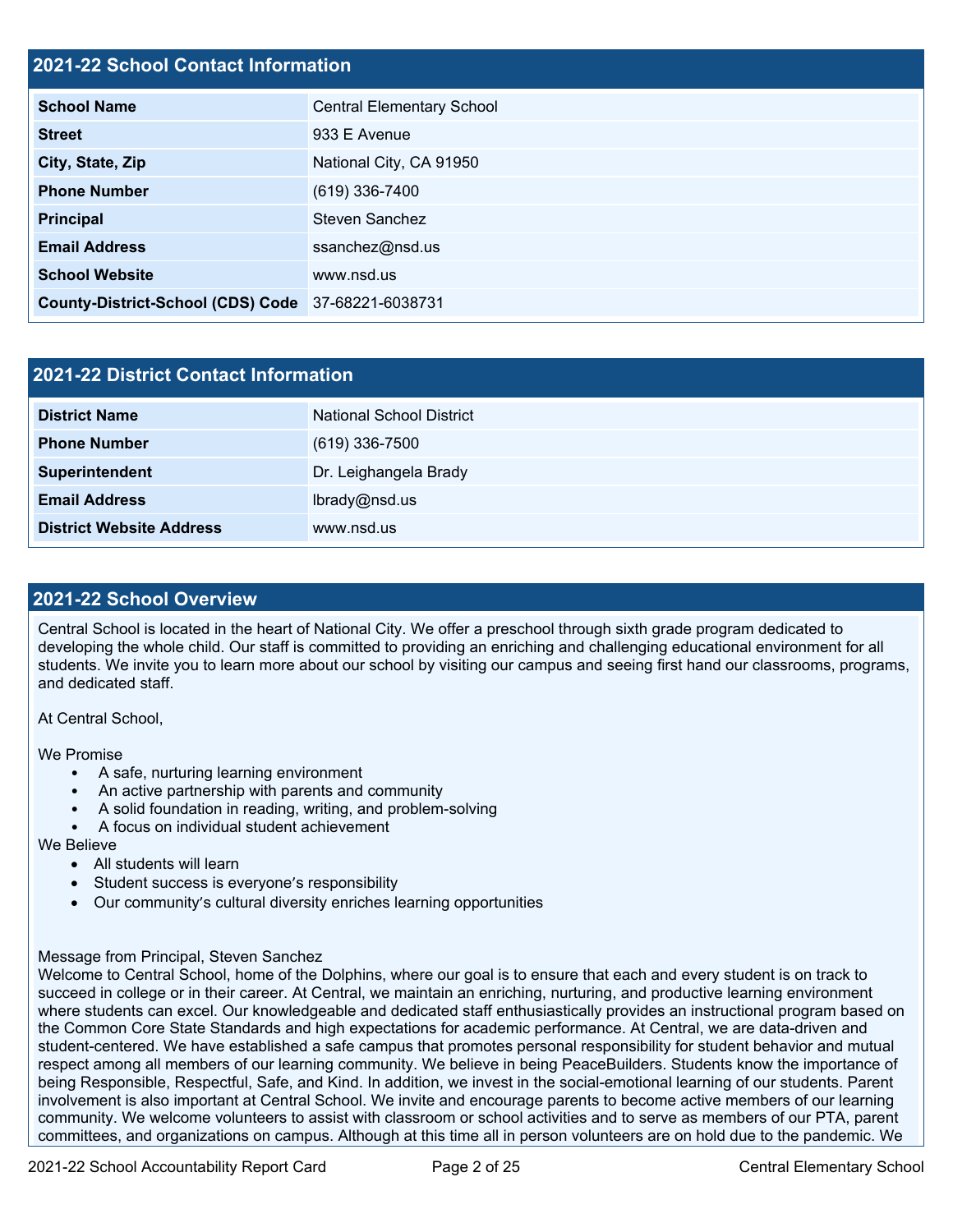look forward to the academic, social-emotional, and personal growth of our students and to the continued development of our learning community. Go Dolphins!

Although many of the parent involvement opportunities cannot take place at this time due to Covid-19, we look forward to welcoming everyone back when it is safe to do so. Thank you.

## **About this School**

| 2020-21 Student Enrollment by Grade Level |                           |  |  |  |  |
|-------------------------------------------|---------------------------|--|--|--|--|
| <b>Grade Level</b>                        | <b>Number of Students</b> |  |  |  |  |
|                                           |                           |  |  |  |  |
|                                           |                           |  |  |  |  |
|                                           |                           |  |  |  |  |
|                                           |                           |  |  |  |  |
|                                           |                           |  |  |  |  |
|                                           |                           |  |  |  |  |
|                                           |                           |  |  |  |  |

## **2020-21 Student Enrollment by Student Group**

| 2020-21 Student Enrollment by Student Group |                                    |  |  |  |  |  |
|---------------------------------------------|------------------------------------|--|--|--|--|--|
|                                             |                                    |  |  |  |  |  |
| <b>Student Group</b>                        | <b>Percent of Total Enrollment</b> |  |  |  |  |  |
| <b>Female</b>                               | 47                                 |  |  |  |  |  |
| <b>Male</b>                                 | 52.3                               |  |  |  |  |  |
| <b>Asian</b>                                | 0.9                                |  |  |  |  |  |
| <b>Black or African American</b>            | 1.5                                |  |  |  |  |  |
| <b>Filipino</b>                             | 7.7                                |  |  |  |  |  |
| <b>Hispanic or Latino</b>                   | 87.2                               |  |  |  |  |  |
| Native Hawaiian or Pacific Islander         | 0.2                                |  |  |  |  |  |
| <b>Two or More Races</b>                    | 1.1                                |  |  |  |  |  |
| <b>White</b>                                | 0.9                                |  |  |  |  |  |
| <b>English Learners</b>                     | 51.2                               |  |  |  |  |  |
| <b>Foster Youth</b>                         | 0.5                                |  |  |  |  |  |
| <b>Homeless</b>                             | 9.1                                |  |  |  |  |  |
| <b>Socioeconomically Disadvantaged</b>      | 78                                 |  |  |  |  |  |
| <b>Students with Disabilities</b>           | 18                                 |  |  |  |  |  |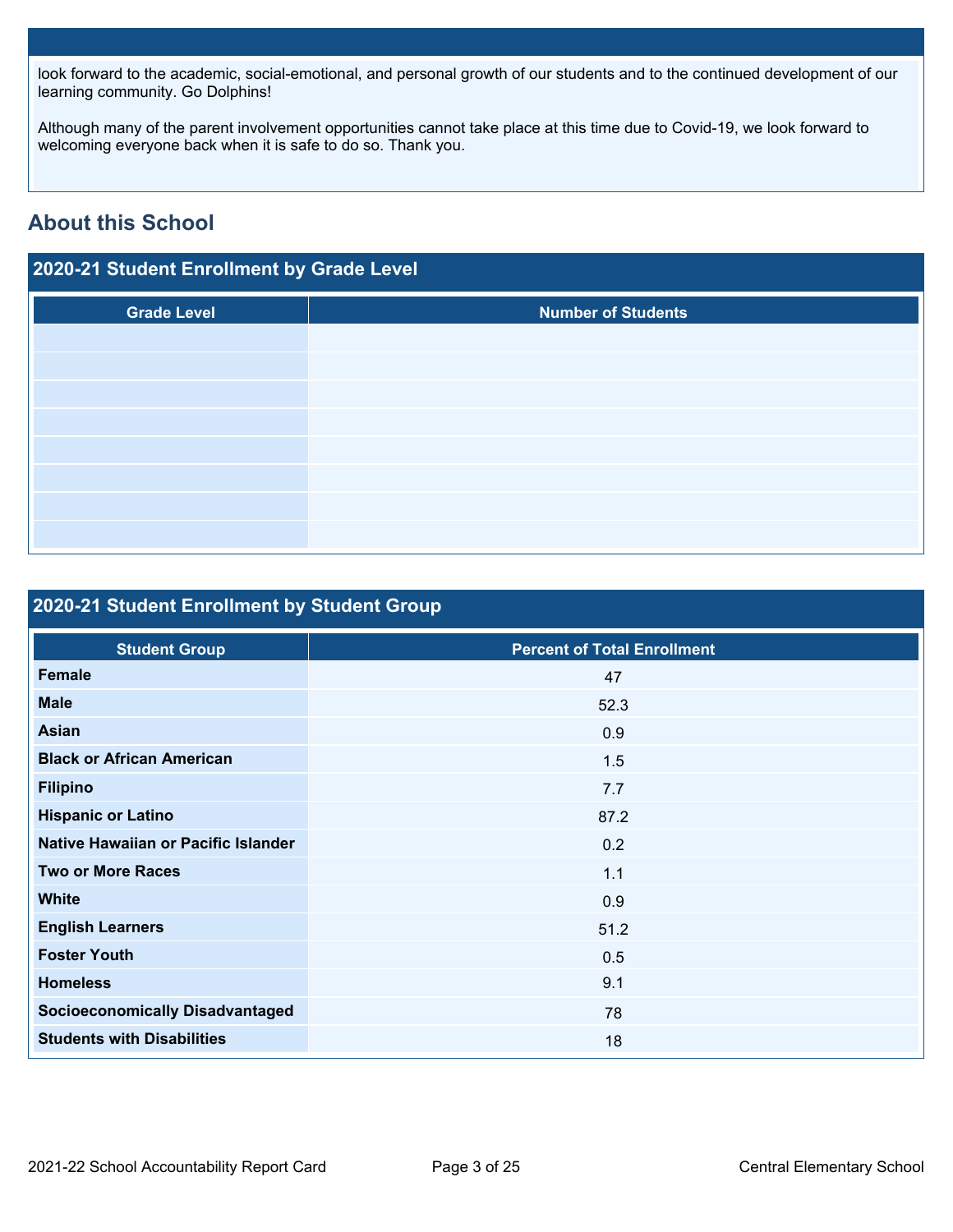## **A. Conditions of Learning State Priority: Basic**

- Degree to which teachers are appropriately assigned and fully credentialed in the subject area and for the pupils they are teaching;
	- Pupils have access to standards-aligned instructional materials; and
- School facilities are maintained in good repair

### **2019-20 Teacher Preparation and Placement**

| <b>A. Conditions of Learning</b>                                           | <b>State Priority: Basic</b><br>The SARC provides the following information relevant to the State priority: Basic<br>(Priority 1):<br>Degree to which teachers are appropriately assigned and fully credentialed in<br>$\bullet$<br>the subject area and for the pupils they are teaching;<br>Pupils have access to standards-aligned instructional materials; and<br>$\bullet$<br>School facilities are maintained in good repair<br>Note: For more information refer to the Updated Teacher Equity Definitions web<br>page at https://www.cde.ca.gov/pd/ee/teacherequitydefinitions.asp |         |  |  |  |
|----------------------------------------------------------------------------|-------------------------------------------------------------------------------------------------------------------------------------------------------------------------------------------------------------------------------------------------------------------------------------------------------------------------------------------------------------------------------------------------------------------------------------------------------------------------------------------------------------------------------------------------------------------------------------------|---------|--|--|--|
|                                                                            |                                                                                                                                                                                                                                                                                                                                                                                                                                                                                                                                                                                           |         |  |  |  |
| 2019-20 Teacher Preparation and Placement                                  |                                                                                                                                                                                                                                                                                                                                                                                                                                                                                                                                                                                           |         |  |  |  |
|                                                                            | <b>Authorization/Assignment</b>                                                                                                                                                                                                                                                                                                                                                                                                                                                                                                                                                           | 2019-20 |  |  |  |
|                                                                            | Fully (Preliminary or Clear) Credentialed for Subject and Student Placement (properly assigned)                                                                                                                                                                                                                                                                                                                                                                                                                                                                                           |         |  |  |  |
| <b>Intern Credential Holders Properly Assigned</b>                         |                                                                                                                                                                                                                                                                                                                                                                                                                                                                                                                                                                                           |         |  |  |  |
| Teachers Without Credentials and Misassignments ("ineffective" under ESSA) |                                                                                                                                                                                                                                                                                                                                                                                                                                                                                                                                                                                           |         |  |  |  |
| Credentialed Teachers Assigned Out-of-Field ("out-of-field" under ESSA)    |                                                                                                                                                                                                                                                                                                                                                                                                                                                                                                                                                                                           |         |  |  |  |
| <b>Unknown</b>                                                             |                                                                                                                                                                                                                                                                                                                                                                                                                                                                                                                                                                                           |         |  |  |  |
| <b>Total Teaching Positions</b>                                            |                                                                                                                                                                                                                                                                                                                                                                                                                                                                                                                                                                                           |         |  |  |  |
| that an educator is authorized to provide to students.                     | Note: The data in this table is based on Full Time Equivalent (FTE) status. One FTE equals one staff member working full time;<br>one FTE could also represent two staff members who each work 50 percent of full time. Additionally, an assignment is defined as<br>a position that an educator is assigned to based on setting, subject, and grade level. An authorization is defined as the services                                                                                                                                                                                   |         |  |  |  |
|                                                                            |                                                                                                                                                                                                                                                                                                                                                                                                                                                                                                                                                                                           |         |  |  |  |
|                                                                            | 2019-20 Teachers Without Credentials and Misassignments (considered "ineffective" under ESSA)                                                                                                                                                                                                                                                                                                                                                                                                                                                                                             |         |  |  |  |
|                                                                            | <b>Authorization/Assignment</b>                                                                                                                                                                                                                                                                                                                                                                                                                                                                                                                                                           | 2019-20 |  |  |  |
| <b>Permits and Waivers</b>                                                 |                                                                                                                                                                                                                                                                                                                                                                                                                                                                                                                                                                                           |         |  |  |  |
| <b>Misassignments</b>                                                      |                                                                                                                                                                                                                                                                                                                                                                                                                                                                                                                                                                                           |         |  |  |  |
| <b>Vacant Positions</b>                                                    |                                                                                                                                                                                                                                                                                                                                                                                                                                                                                                                                                                                           |         |  |  |  |

### **2019-20 Teachers Without Credentials and Misassignments (considered "ineffective" under ESSA)**

| <b>Authorization/Assignment</b>                              | 2019-20 |  |
|--------------------------------------------------------------|---------|--|
| <b>Permits and Waivers</b>                                   |         |  |
| <b>Misassignments</b>                                        |         |  |
| <b>Vacant Positions</b>                                      |         |  |
| <b>Total Teachers Without Credentials and Misassignments</b> |         |  |

### **2019-20 Credentialed Teachers Assigned Out-of-Field (considered "out-of-field" under ESSA)**

| <b>Indicator</b>                                       | 2019-20 |
|--------------------------------------------------------|---------|
| Credentialed Teachers Authorized on a Permit or Waiver |         |
| <b>Local Assignment Options</b>                        |         |
| <b>Total Out-of-Field Teachers</b>                     |         |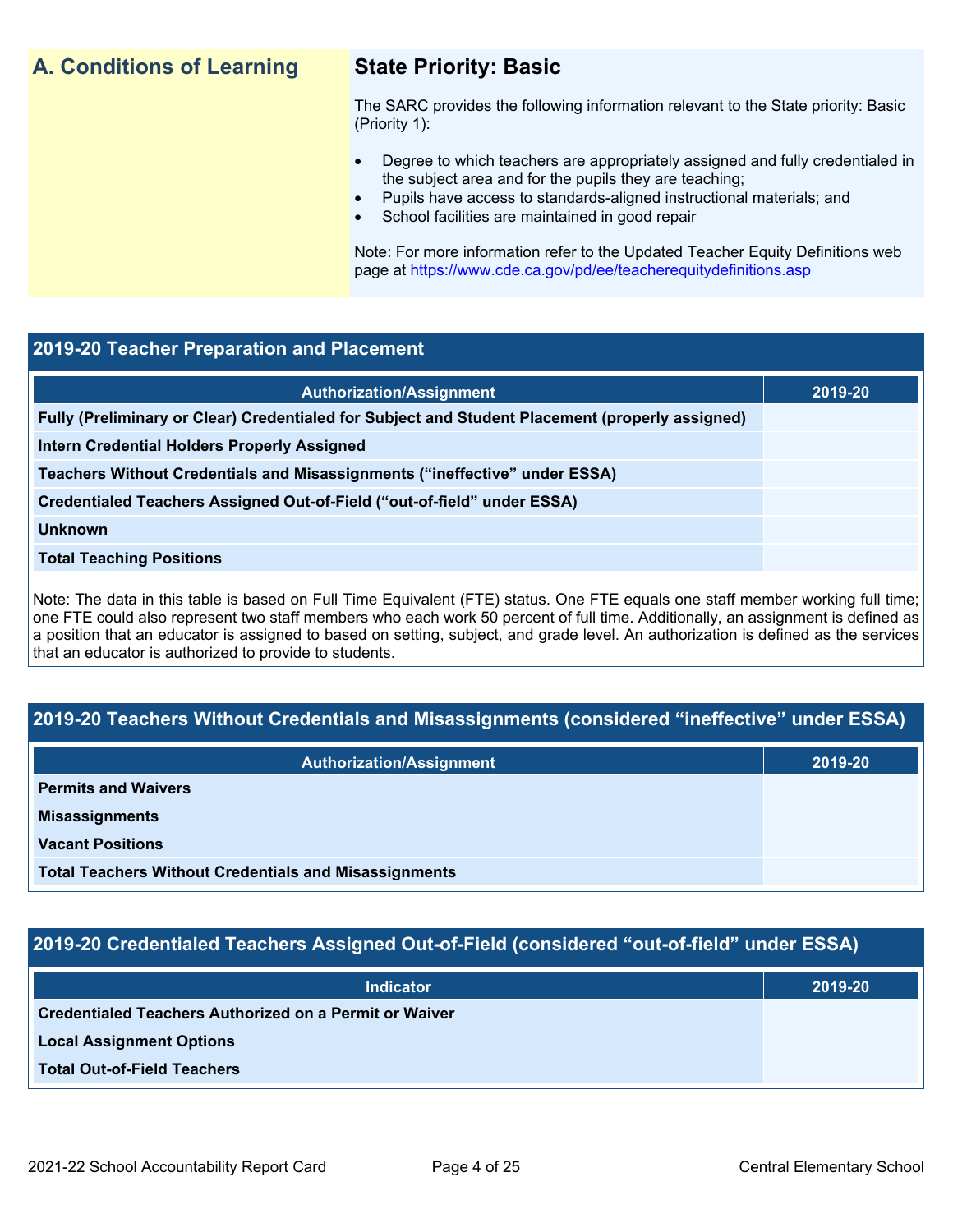### **2019-20 Class Assignments**

| Indicator                                                                                                                                           | 2019-20 |
|-----------------------------------------------------------------------------------------------------------------------------------------------------|---------|
| <b>Misassignments for English Learners</b><br>(a percentage of all the classes with English learners taught by teachers that are misassigned)       |         |
| No credential, permit or authorization to teach<br>(a percentage of all the classes taught by teachers with no record of an authorization to teach) |         |

### **2021-22 Quality, Currency, Availability of Textbooks and Other Instructional Materials**

**Year and month in which the data were collected** 08/25/2021

| <b>Subject</b>                                         | Textbooks and Other Instructional Materials/year of<br><b>Adoption</b>             | <b>From</b><br><b>Most</b><br><b>Recent</b><br><b>Adoption</b><br>? | <b>Percent</b><br><b>Students</b><br><b>Lacking Own</b><br><b>Assigned</b><br><b>Copy</b> |
|--------------------------------------------------------|------------------------------------------------------------------------------------|---------------------------------------------------------------------|-------------------------------------------------------------------------------------------|
| <b>Reading/Language Arts</b>                           | Benchmark Advance 2018<br>Benchmark Adelante 2018<br>American Reading Company 2018 | Yes                                                                 | 0%                                                                                        |
| <b>Mathematics</b>                                     | Houghton-Mifflin-Harcourt<br>California GO MATH!<br>2015/2016                      | Yes                                                                 | $0\%$                                                                                     |
| <b>Science</b>                                         | McGraw-Hill - (Eng.) CA Science (Span.) CA Ciencias<br>2008/2009                   | Yes                                                                 | 0%                                                                                        |
| <b>History-Social Science</b>                          | H. M. Harcourt Reflections<br>2007/2008                                            | Yes                                                                 | 0%                                                                                        |
| <b>Foreign Language</b>                                | Benchmark Advanced/Adelante for English Language<br>Development<br>2020            | Yes                                                                 | 0%                                                                                        |
| <b>Health</b>                                          |                                                                                    |                                                                     |                                                                                           |
| <b>Visual and Performing Arts</b>                      |                                                                                    |                                                                     |                                                                                           |
| <b>Science Laboratory Equipment</b><br>$(grades 9-12)$ |                                                                                    |                                                                     |                                                                                           |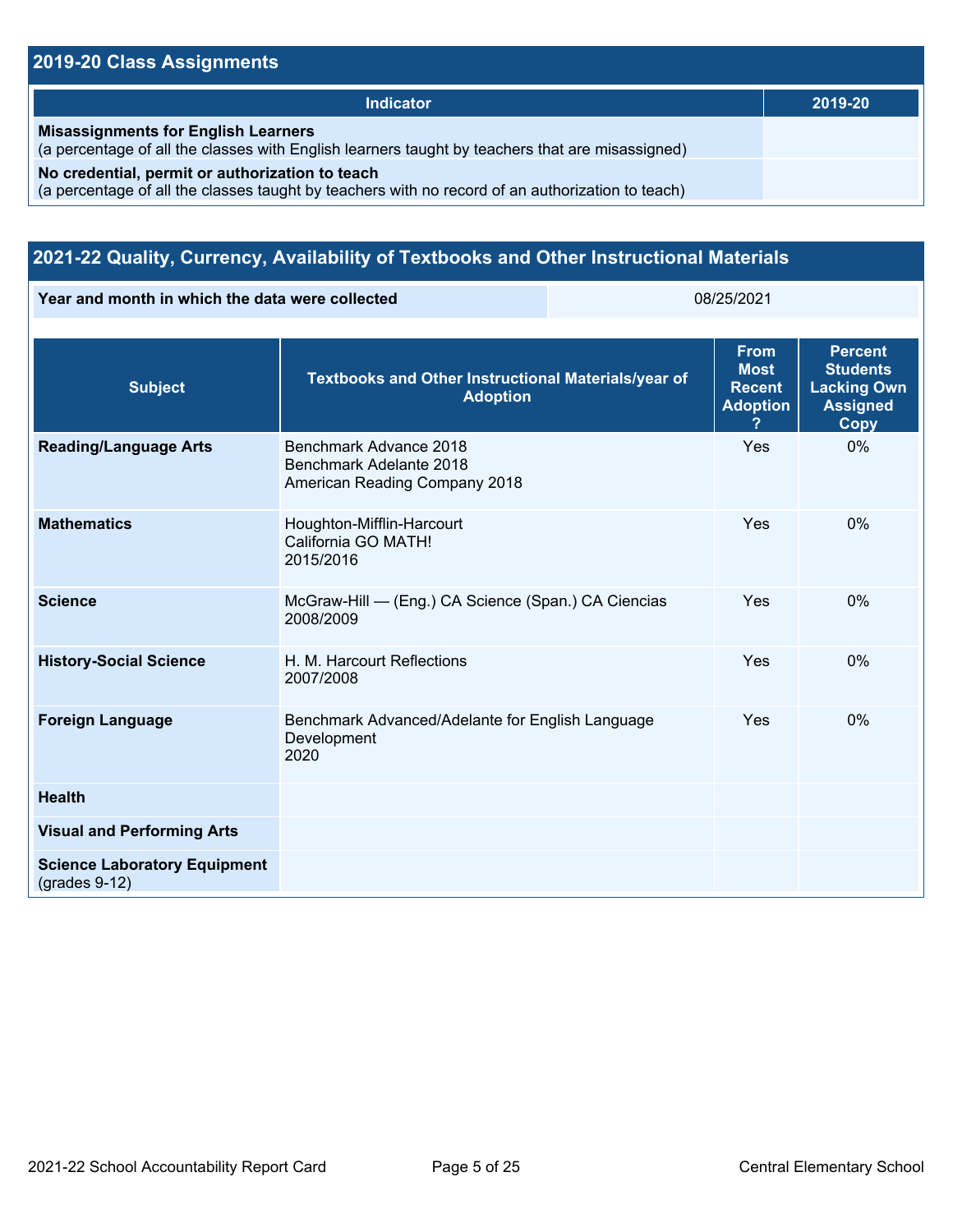### **School Facility Conditions and Planned Improvements**

Central's main campus was built in 1954. Since our opening the following major renovations or improvements have been addressed:

- 1997—Relocatables were added to support class size reduction.
- 1999—Relocatables were added to support class size reduction.
- 2005—New relocatables were added for a new library, computer lab, classrooms, offices for our Speech and Language Therapists and Psychologist.

2015- Air conditioning was added to all original buildings, including every classroom on the site. A high speed and wireless network was added to every classroom on the site. Additionally, the electrical and the fire alarm systems were upgraded to support the air conditioning and one-to-one computing.

• Ongoing—The school is highly maintained with new paint, plants, flowers, grass, and playground equipment.

Central has 20 regular classrooms and 16 relocatable buildings.

### Maintenance and Repair

District maintenance staff ensures that the repairs necessary to keep the school in good condition and working order are completed in a timely manner. A work order process is used to ensure efficient service and that emergency repairs are given the highest priority.

### Cleaning Process and Schedule

We have made a conscientious effort to provide a clean and attractive campus. Students are encouraged to have pride in their school and keep the campus clean. The District Governing Board has adopted cleaning standards for all schools in the district. A summary of these standards is available at the school office or at the district maintenance office. The principal works with the custodial staff and the custodial supervisor to develop cleaning schedules to ensure a clean and safe school.

### The Facilities Inspection Tool (FIT)

The FIT is used on a yearly basis to identify facility needs and repairs. All items found in need of repair on the FIT are addressed. Items that involve asphalt, roofing, flooring or painting are addressed through the District's deferred maintenance program. All other items are expedited into the National School District work order system and repaired by our maintenance department.

| Year and month of the most recent FIT report                        |                     |                     | 8/11/2021           |                                                                                                                                                                                                                                     |
|---------------------------------------------------------------------|---------------------|---------------------|---------------------|-------------------------------------------------------------------------------------------------------------------------------------------------------------------------------------------------------------------------------------|
| <b>System Inspected</b>                                             | <b>Rate</b><br>Good | <b>Rate</b><br>Fair | <b>Rate</b><br>Poor | <b>Repair Needed and Action Taken or Planned</b>                                                                                                                                                                                    |
| <b>Systems:</b><br>Gas Leaks, Mechanical/HVAC, Sewer                | X                   |                     |                     | K1 Mech Rm: 3-clean out, interior leaking<br>Action Taken: Work orders submitted for repairs.                                                                                                                                       |
| Interior:<br><b>Interior Surfaces</b>                               |                     | X                   |                     | PTO: 4-stained carpet & ceiling tiles<br>30: 4-stained carpet; 14-exterior walkway rusted<br>and flaking<br>28: 4-stained carpet<br>9: 4-stained carpet<br>14: 4-stained carpet<br>Action Taken: Work orders submitted for repairs. |
| <b>Cleanliness:</b><br>Overall Cleanliness, Pest/Vermin Infestation | $\times$            |                     |                     |                                                                                                                                                                                                                                     |
| <b>Electrical</b>                                                   | X                   |                     |                     | 19 PE: 7-microwave plugged into power strip; 8-<br>fire extinguisher not mounted                                                                                                                                                    |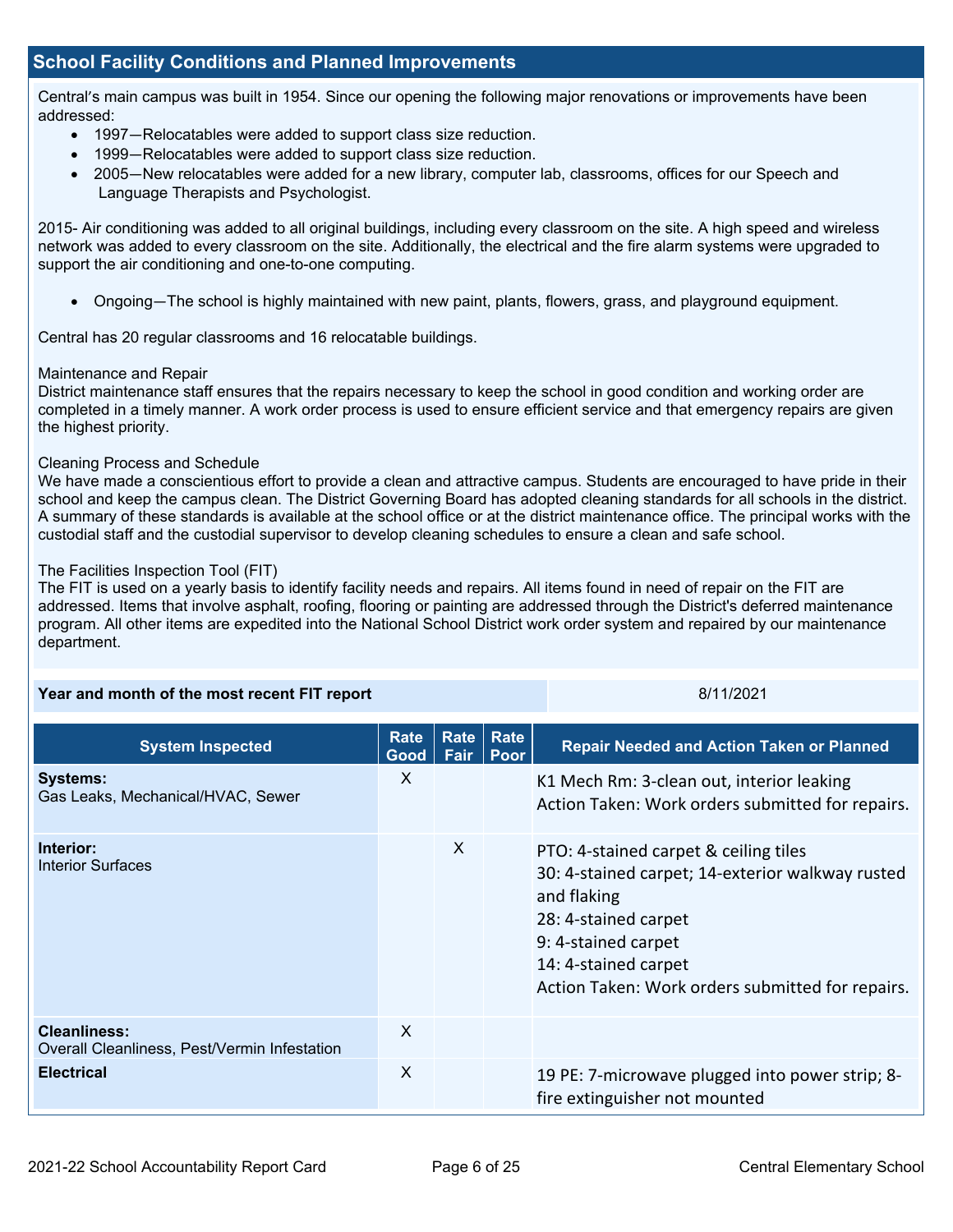| <b>School Facility Conditions and Planned Improvements</b>                    |                           |  |                                                                                                                                                                                                                                |  |
|-------------------------------------------------------------------------------|---------------------------|--|--------------------------------------------------------------------------------------------------------------------------------------------------------------------------------------------------------------------------------|--|
|                                                                               |                           |  | K-1: 7-workrm light not working; 8-boys RR toilet<br>not flushing<br>Stage: 7-lights out<br>Action Taken: Work orders submitted for repairs.                                                                                   |  |
| <b>Restrooms/Fountains:</b><br>Restrooms, Sinks/ Fountains                    | $\times$                  |  | K-1: 7-workrm light not working; 8-boys RR toilet<br>not flushing<br>Action Taken: Work orders submitted for repairs.                                                                                                          |  |
| Safety:<br>Fire Safety, Hazardous Materials                                   | $\times$                  |  | 19 PE: 7-microwave plugged into power strip; 8-<br>fire extinguisher not mounted<br>Admin Office: 10-fire alarm panel "trouble"<br>Kitchen: 11-chipped paint on south wall<br>Action Taken: Work orders submitted for repairs. |  |
| <b>Structural:</b><br>Structural Damage, Roofs                                | $\mathsf{x}$              |  | 8: 11-peeling paint on cabinet<br>Action Taken: Work order submitted for repair.                                                                                                                                               |  |
| <b>External:</b><br>Playground/School Grounds, Windows/<br>Doors/Gates/Fences | $\boldsymbol{\mathsf{X}}$ |  | 29 C, B, A: 14-walkway rusted & flaking - general<br>for building<br>30: 4-stained carpet; 14-exterior walkway rusted<br>and flaking<br>Action Taken: Work orders submitted for repairs.                                       |  |

| <b>Overall Facility Rate</b> |      |      |      |  |  |  |
|------------------------------|------|------|------|--|--|--|
| <b>Exemplary</b>             | Good | Fair | Poor |  |  |  |
|                              |      |      |      |  |  |  |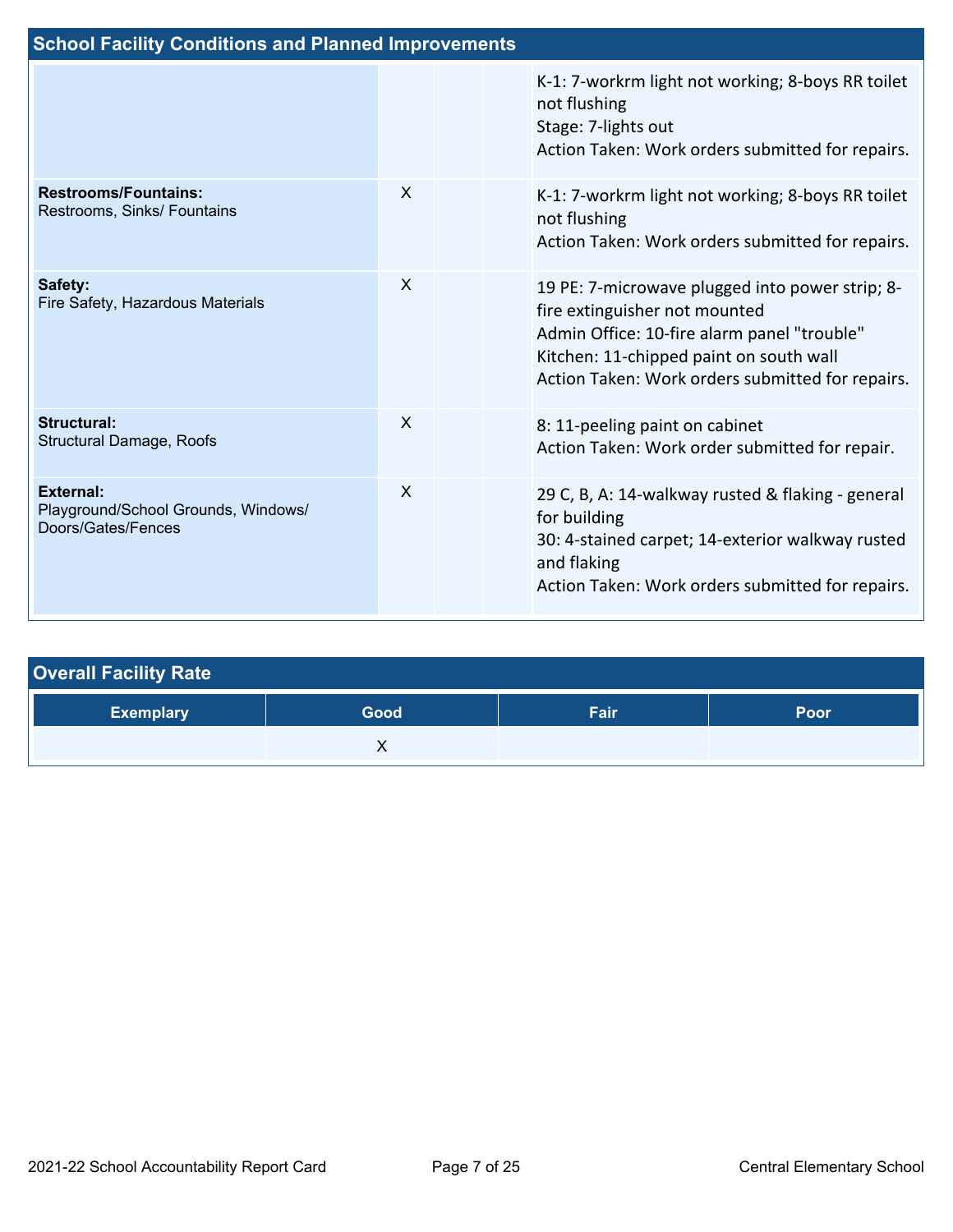## **B. Pupil Outcomes State Priority: Pupil Achievement**

The SARC provides the following information relevant to the State priority: Pupil Achievement (Priority 4):

### **Statewide Assessments**

 (i.e., California Assessment of Student Performance and Progress [CAASPP] System includes the Smarter Balanced Summative Assessments for students in for English language arts/literacy [ELA] and mathematics given in grades three through eight and grade eleven. Only eligible students may participate in the standards, which are linked with the Common Core State Standards [CCSS] for the general education population and the California Alternate Assessments [CAAs] administration of the CAAs. CAAs items are aligned with alternate achievement students with the most significant cognitive disabilities).

The CAASPP System encompasses the following assessments and student participation requirements:

- 1. **Smarter Balanced Summative Assessments and CAAs for ELA** in grades three through eight and grade eleven.
- 2. **Smarter Balanced Summative Assessments and CAAs for mathematics** in grades three through eight and grade eleven.
- 3. **California Science Test (CAST) and CAAs for Science** in grades five, eight, and once in high school (i.e., grade ten, eleven, or twelve).

### **SARC Reporting in the 2020-2021 School Year Only**

Where the most viable option, LEAs were required to administer the statewide summative assessment in ELA and mathematics. Where a statewide summative assessment was not the most viable option for the LEA (or for one or more gradelevel[s] within the LEA) due to the pandemic, LEAs were allowed to report results from a different assessment that met the criteria established by the State Board of Education (SBE) on March 16, 2021. The assessments were required to be:

- Aligned with CA CCSS for ELA and mathematics;
- Available to students in grades 3 through 8, and grade 11; and
- Uniformly administered across a grade, grade span, school, or district to all eligible students.

### **Options**

Note that the CAAs could only be administered in-person following health and safety requirements. If it was not viable for the LEA to administer the CAAs in person with health and safety guidelines in place, the LEA was directed to not administer the tests. There were no other assessment options available for the CAAs. Schools administered the Smarter Balanced Summative Assessments for ELA and mathematics, other assessments that meet the SBE criteria, or a combination of both, and they could only choose one of the following:

- Smarter Balanced ELA and mathematics summative assessments;
- Other assessments meeting the SBE criteria; or
- Combination of Smarter Balanced ELA and mathematics summative assessments and other assessments.

The percentage of students who have successfully completed courses that satisfy the requirements for entrance to the University of California and the California State University, or career technical education sequences or programs of study.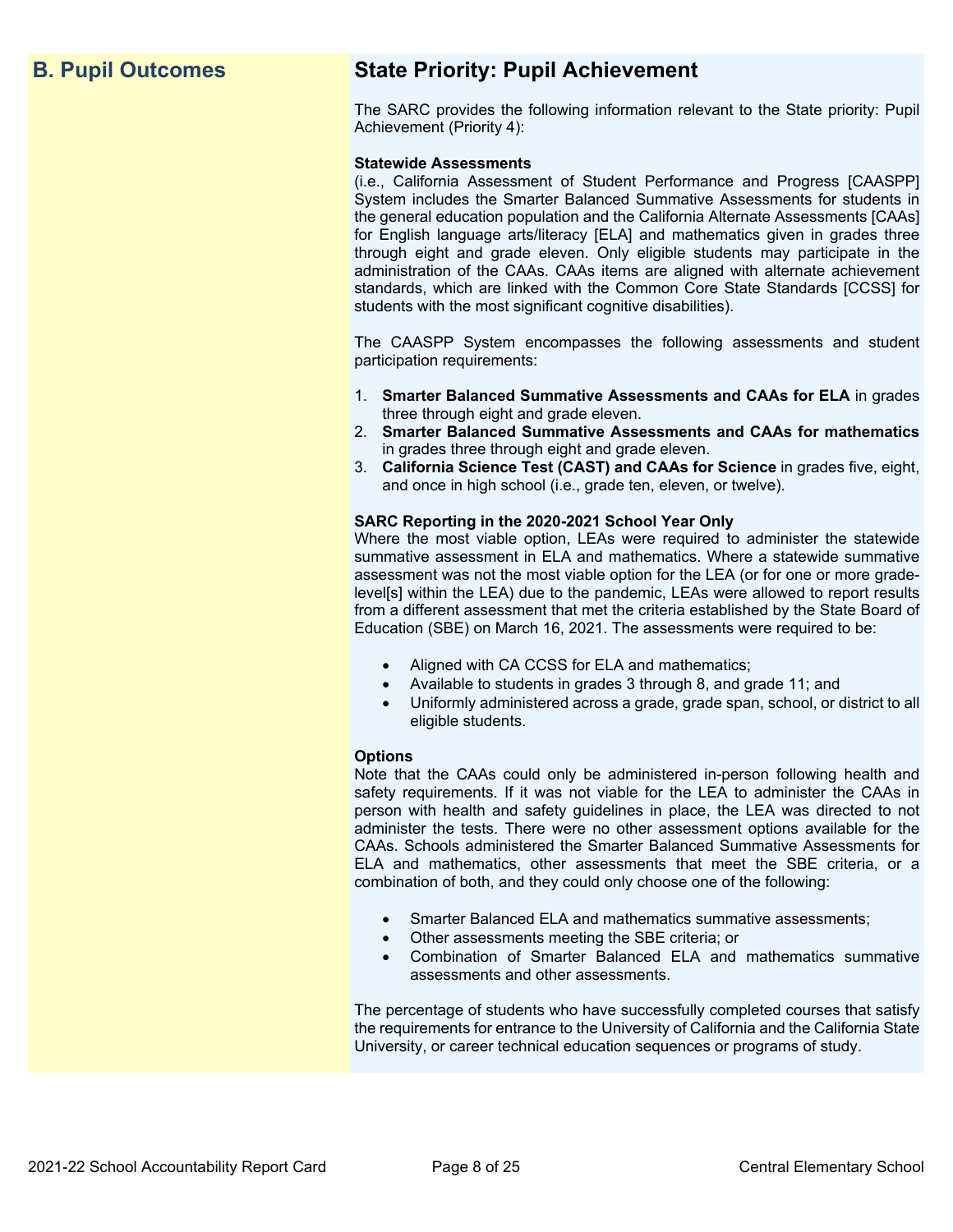### **Percentage of Students Meeting or Exceeding the State Standard on CAASPP**

 taking and completing a state-administered assessment. This table displays CAASPP test results in ELA and mathematics for all students grades three through eight and grade eleven

The 2019-2020 data cells with N/A values indicate that the 2019-2020 data are not available due to the COVID-19 pandemic and resulting summative test suspension. The Executive Order N-30-20 was issued which waived the assessment, accountability, and reporting requirements for the 2019-2020 school year.

 pandemic during the 2020-2021 school year. Where the CAASPP assessments in ELA and/or mathematics is not the most viable school, district, state are not an accurate comparison. As such, it is inappropriate to compare results of the 2020-2021 school year The 2020-2021 data cells have N/A values because these data are not comparable to other year data due to the COVID-19 option, the LEAs were allowed to administer local assessments. Therefore, the 2020-2021 data between school years for the to other school years.

| Subject                                                              | <b>School</b><br>2019-20 | <b>School</b><br>2020-21 | <b>District</b><br>2019-20 | <b>District</b><br>2020-21 | <b>State</b><br>2019-20 | <b>State</b><br>2020-21 |
|----------------------------------------------------------------------|--------------------------|--------------------------|----------------------------|----------------------------|-------------------------|-------------------------|
| <b>English Language Arts/Literacy</b><br>$\left($ grades 3-8 and 11) | N/A                      | N/A                      | N/A                        | N/A                        | N/A                     | N/A                     |
| <b>Mathematics</b><br>$(grades 3-8 and 11)$                          | N/A                      | N/A                      | N/A                        | N/A                        | N/A                     | N/A                     |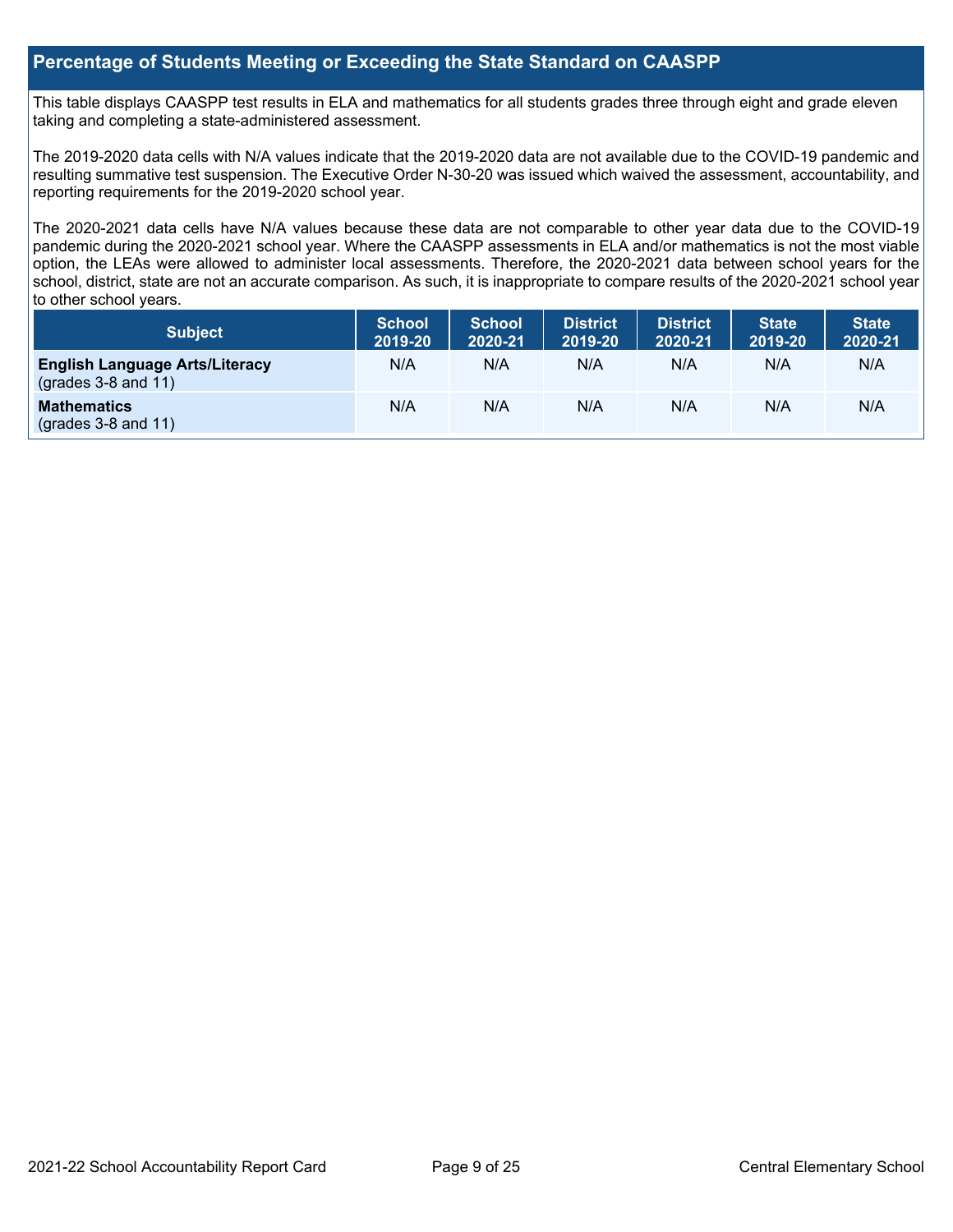### **2020-21 CAASPP Test Results in ELA by Student Group**

 and completing a state-administered assessment. The CDE will populate this table for schools in cases where the school CDE will populate this table with "NT" values, meaning this school did not test students using the CAASPP. See the local This table displays CAASPP test results in ELA by student group for students grades three through eight and grade eleven taking administered the CAASPP assessment. In cases where the school administered a local assessment instead of CAASPP, the assessment(s) table for more information.

| <b>CAASPP</b><br><b>Student Groups</b>               | <b>CAASPP</b><br><b>Total</b><br><b>Enrollment</b> | <b>CAASPP</b><br><b>Number</b><br><b>Tested</b> | <b>CAASPP</b><br><b>Percent</b><br><b>Tested</b> | <b>CAASPP</b><br><b>Percent</b><br><b>Not Tested</b> | <b>CAASPP</b><br><b>Percent</b><br>Met or<br><b>Exceeded</b> |
|------------------------------------------------------|----------------------------------------------------|-------------------------------------------------|--------------------------------------------------|------------------------------------------------------|--------------------------------------------------------------|
| <b>All Students</b>                                  | 313                                                | <b>NT</b>                                       | <b>NT</b>                                        | <b>NT</b>                                            | <b>NT</b>                                                    |
| <b>Female</b>                                        | 151                                                | <b>NT</b>                                       | <b>NT</b>                                        | <b>NT</b>                                            | <b>NT</b>                                                    |
| <b>Male</b>                                          | 161                                                | <b>NT</b>                                       | <b>NT</b>                                        | <b>NT</b>                                            | <b>NT</b>                                                    |
| American Indian or Alaska Native                     | $\mathbf 0$                                        | $\mathbf 0$                                     | $\mathbf 0$                                      | $\mathbf 0$                                          | 0                                                            |
| <b>Asian</b>                                         | $\overline{\phantom{a}}$                           | <b>NT</b>                                       | <b>NT</b>                                        | <b>NT</b>                                            | <b>NT</b>                                                    |
| <b>Black or African American</b>                     | $\overline{\phantom{a}}$                           | <b>NT</b>                                       | <b>NT</b>                                        | <b>NT</b>                                            | <b>NT</b>                                                    |
| <b>Filipino</b>                                      | 20                                                 | <b>NT</b>                                       | <b>NT</b>                                        | <b>NT</b>                                            | <b>NT</b>                                                    |
| <b>Hispanic or Latino</b>                            | 278                                                | <b>NT</b>                                       | <b>NT</b>                                        | <b>NT</b>                                            | <b>NT</b>                                                    |
| <b>Native Hawaiian or Pacific Islander</b>           | $\overline{\phantom{a}}$                           | <b>NT</b>                                       | <b>NT</b>                                        | <b>NT</b>                                            | <b>NT</b>                                                    |
| <b>Two or More Races</b>                             | $- -$                                              | <b>NT</b>                                       | <b>NT</b>                                        | <b>NT</b>                                            | <b>NT</b>                                                    |
| <b>White</b>                                         | $\overline{\phantom{a}}$                           | <b>NT</b>                                       | <b>NT</b>                                        | <b>NT</b>                                            | <b>NT</b>                                                    |
| <b>English Learners</b>                              | 174                                                | <b>NT</b>                                       | <b>NT</b>                                        | <b>NT</b>                                            | <b>NT</b>                                                    |
| <b>Foster Youth</b>                                  | $\overline{\phantom{a}}$                           | <b>NT</b>                                       | <b>NT</b>                                        | <b>NT</b>                                            | <b>NT</b>                                                    |
| <b>Homeless</b>                                      | 28                                                 | <b>NT</b>                                       | <b>NT</b>                                        | <b>NT</b>                                            | <b>NT</b>                                                    |
| <b>Military</b>                                      | $\overline{\phantom{a}}$                           | <b>NT</b>                                       | <b>NT</b>                                        | <b>NT</b>                                            | <b>NT</b>                                                    |
| <b>Socioeconomically Disadvantaged</b>               | 237                                                | <b>NT</b>                                       | <b>NT</b>                                        | <b>NT</b>                                            | <b>NT</b>                                                    |
| <b>Students Receiving Migrant Education Services</b> | $\mathbf 0$                                        | $\mathbf 0$                                     | $\mathbf 0$                                      | $\mathbf 0$                                          | 0                                                            |
| <b>Students with Disabilities</b>                    | 64                                                 | <b>NT</b>                                       | <b>NT</b>                                        | <b>NT</b>                                            | <b>NT</b>                                                    |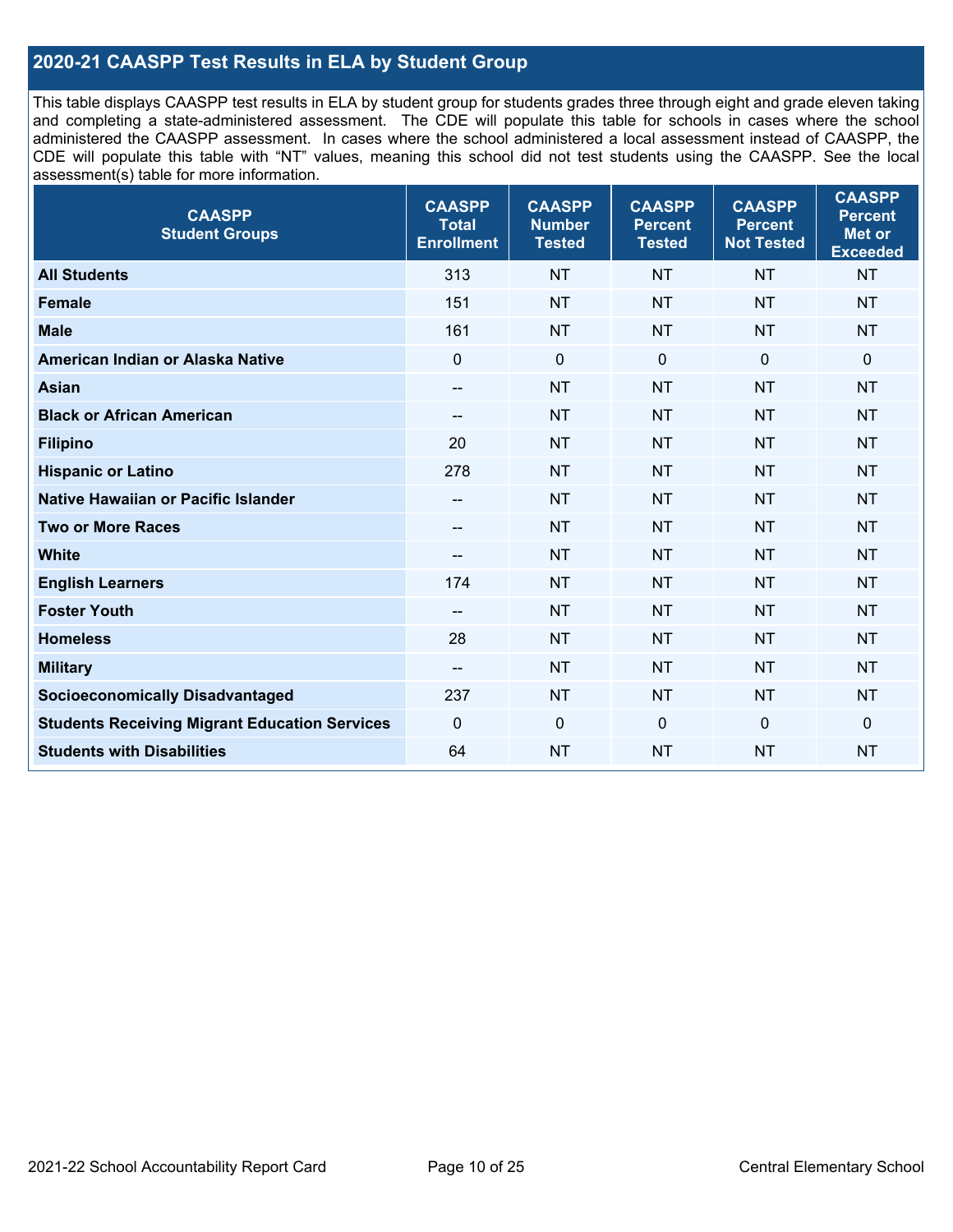### **2020-21 CAASPP Test Results in Math by Student Group**

 This table displays CAASPP test results in Math by student group for students grades three through eight and grade eleven taking and completing a state-administered assessment. The CDE will populate this table for schools in cases where the school CDE will populate this table with "NT" values, meaning this school did not test students using the CAASPP. See the local administered the CAASPP assessment. In cases where the school administered a local assessment instead of CAASPP, the assessment(s) table for more information.

| <b>CAASPP</b><br><b>Student Groups</b>               | <b>CAASPP</b><br><b>Total</b><br><b>Enrollment</b> | <b>CAASPP</b><br><b>Number</b><br><b>Tested</b> | <b>CAASPP</b><br><b>Percent</b><br><b>Tested</b> | <b>CAASPP</b><br><b>Percent</b><br><b>Not Tested</b> | <b>CAASPP</b><br><b>Percent</b><br><b>Met or</b><br><b>Exceeded</b> |
|------------------------------------------------------|----------------------------------------------------|-------------------------------------------------|--------------------------------------------------|------------------------------------------------------|---------------------------------------------------------------------|
| <b>All Students</b>                                  | 313                                                | <b>NT</b>                                       | <b>NT</b>                                        | <b>NT</b>                                            | <b>NT</b>                                                           |
| <b>Female</b>                                        | 151                                                | <b>NT</b>                                       | <b>NT</b>                                        | <b>NT</b>                                            | <b>NT</b>                                                           |
| <b>Male</b>                                          | 161                                                | <b>NT</b>                                       | <b>NT</b>                                        | <b>NT</b>                                            | <b>NT</b>                                                           |
| American Indian or Alaska Native                     | $\mathbf 0$                                        | $\pmb{0}$                                       | $\mathbf 0$                                      | $\overline{0}$                                       | $\pmb{0}$                                                           |
| <b>Asian</b>                                         | $\overline{\phantom{m}}$                           | <b>NT</b>                                       | <b>NT</b>                                        | <b>NT</b>                                            | <b>NT</b>                                                           |
| <b>Black or African American</b>                     | $-\!$ $\!-$                                        | <b>NT</b>                                       | <b>NT</b>                                        | <b>NT</b>                                            | <b>NT</b>                                                           |
| <b>Filipino</b>                                      | 20                                                 | <b>NT</b>                                       | <b>NT</b>                                        | <b>NT</b>                                            | <b>NT</b>                                                           |
| <b>Hispanic or Latino</b>                            | 278                                                | <b>NT</b>                                       | <b>NT</b>                                        | <b>NT</b>                                            | <b>NT</b>                                                           |
| <b>Native Hawaiian or Pacific Islander</b>           | $-\!$ $\!-$                                        | <b>NT</b>                                       | <b>NT</b>                                        | <b>NT</b>                                            | <b>NT</b>                                                           |
| <b>Two or More Races</b>                             | $- -$                                              | <b>NT</b>                                       | <b>NT</b>                                        | <b>NT</b>                                            | <b>NT</b>                                                           |
| <b>White</b>                                         | $-\!$ $\!-$                                        | <b>NT</b>                                       | <b>NT</b>                                        | <b>NT</b>                                            | <b>NT</b>                                                           |
| <b>English Learners</b>                              | 174                                                | <b>NT</b>                                       | <b>NT</b>                                        | <b>NT</b>                                            | <b>NT</b>                                                           |
| <b>Foster Youth</b>                                  | $-$                                                | <b>NT</b>                                       | <b>NT</b>                                        | <b>NT</b>                                            | <b>NT</b>                                                           |
| <b>Homeless</b>                                      | 28                                                 | <b>NT</b>                                       | <b>NT</b>                                        | <b>NT</b>                                            | <b>NT</b>                                                           |
| <b>Military</b>                                      | $-\!$ $\!-$                                        | <b>NT</b>                                       | <b>NT</b>                                        | <b>NT</b>                                            | <b>NT</b>                                                           |
| <b>Socioeconomically Disadvantaged</b>               | 237                                                | <b>NT</b>                                       | <b>NT</b>                                        | <b>NT</b>                                            | <b>NT</b>                                                           |
| <b>Students Receiving Migrant Education Services</b> | $\mathbf 0$                                        | $\mathbf 0$                                     | $\mathbf 0$                                      | 0                                                    | $\mathbf 0$                                                         |
| <b>Students with Disabilities</b>                    | 64                                                 | <b>NT</b>                                       | <b>NT</b>                                        | <b>NT</b>                                            | <b>NT</b>                                                           |

### **2020-21 Local Assessment Test Results in ELA by Student Group**

 eleven. LEAs/schools will populate this table for schools in cases where the school administered a local assessment. In cases This table displays Local Assessment test results in ELA by student group for students grades three through eight and grade where the school administered the CAASPP assessment, LEAs/schools will populate this table with "N/A" values in all cells, meaning this table is Not Applicable for this school.

| <b>IReady</b><br><b>Student Groups</b> | <b>IReady</b><br><b>Total</b><br><b>Enrollment</b> | <b>IReady</b><br><b>Number</b><br><b>Tested</b> | <b>IReady</b><br><b>Percent</b><br><b>Tested</b> | <b>IReady</b><br><b>Percent</b><br><b>Not Tested</b> | <b>IReady</b><br><b>Percent</b><br><b>At or Above</b><br>Grade Level |
|----------------------------------------|----------------------------------------------------|-------------------------------------------------|--------------------------------------------------|------------------------------------------------------|----------------------------------------------------------------------|
| <b>All Students</b>                    | 537                                                | 501                                             | 93.3                                             | 6.7                                                  | 30.5                                                                 |
| Female                                 | 255                                                | 245                                             | 96.1                                             | 3.9                                                  | 37.6                                                                 |
| <b>Male</b>                            | 280                                                | 254                                             | 90.7                                             | 9.3                                                  | 24                                                                   |
| American Indian or Alaska Native       | $\Omega$                                           | 0                                               | $\Omega$                                         | $\mathbf{0}$                                         | 0                                                                    |
| Asian                                  | 4                                                  | 4                                               | 100                                              | 0                                                    | 50                                                                   |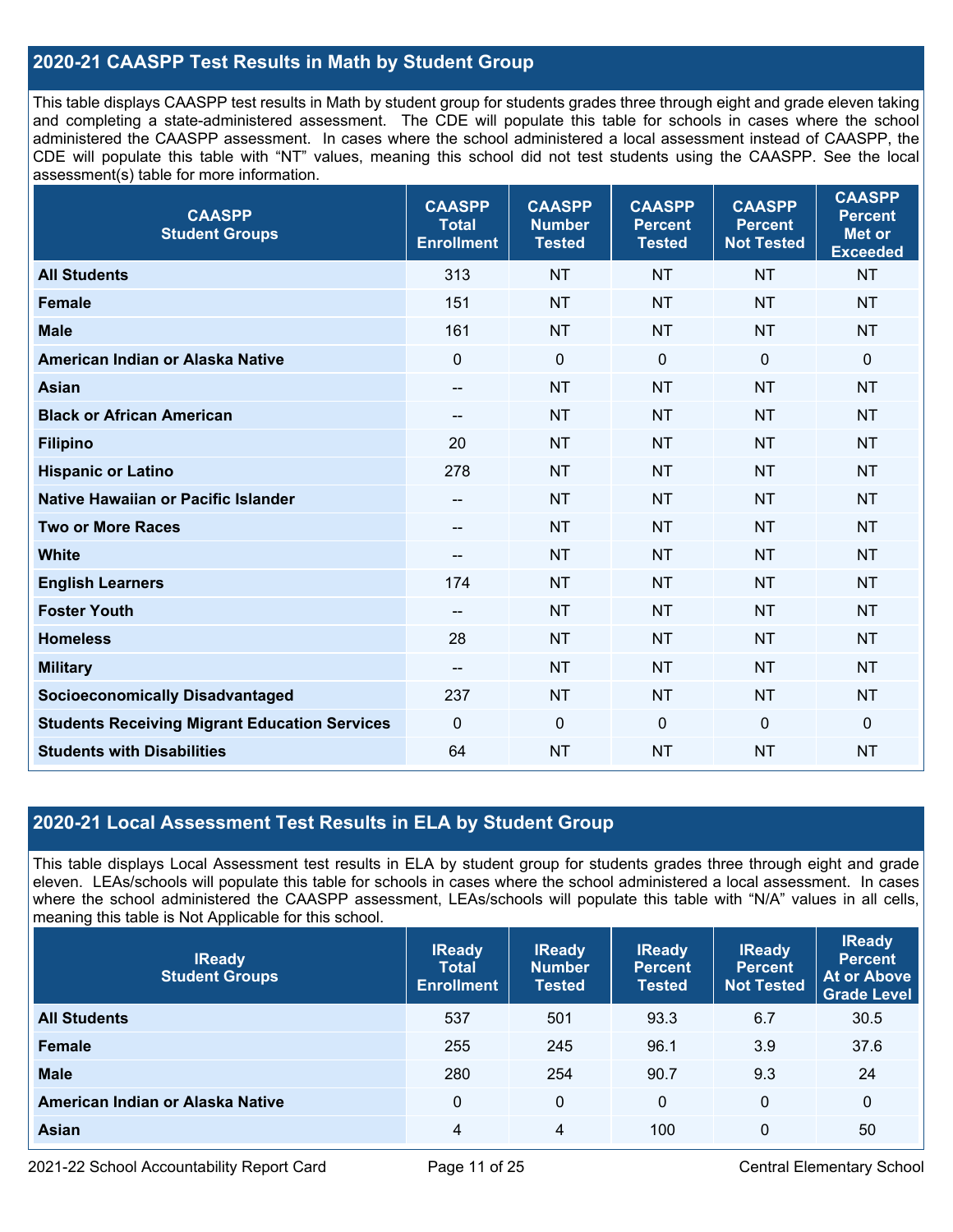| <b>Black or African American</b>                                                           | 6                       | 6              | 100         | $\Omega$    | 50           |
|--------------------------------------------------------------------------------------------|-------------------------|----------------|-------------|-------------|--------------|
| <b>Filipino</b>                                                                            | 38                      | 36             | 94.7        | 5.3         | 61.1         |
| <b>Hispanic or Latino</b>                                                                  | 458                     | 426            | 93          | 7           | 27.5         |
| Native Hawaiian or Pacific Islander                                                        | 1                       | 1              | 100         | $\mathbf 0$ | $\mathbf 0$  |
| <b>Two or More Races</b>                                                                   | 6                       | 6              | 100         | $\mathbf 0$ | 50           |
| <b>White</b>                                                                               | $\overline{\mathbf{4}}$ | 4              | 100         | $\mathbf 0$ | 50           |
| <b>English Learners</b>                                                                    | 274                     | 255            | 93.1        | 6.9         | 19.6         |
| <b>Foster Youth</b>                                                                        | 3                       | $\overline{2}$ | 66.7        | 33.3        | $\mathbf 0$  |
| <b>Homeless</b>                                                                            | 43                      | 41             | 95.3        | 4.7         | 26.8         |
| <b>Military</b>                                                                            | 6                       | 6              | 100         | $\mathbf 0$ | 50           |
| <b>Socioeconomically Disadvantaged</b>                                                     | 405                     | 380            | 93.8        | 6.2         | 29.2         |
| <b>Students Receiving Migrant Education Services</b>                                       | $\Omega$                | 0              | $\mathbf 0$ | $\mathbf 0$ | $\mathbf{0}$ |
| <b>Students with Disabilities</b>                                                          | 98                      | 72             | 73.5        | 26.5        | 8.3          |
| *At or above the grade-level standard in the context of the local assessment administered. |                         |                |             |             |              |

## **2020-21 Local Assessment Test Results in Math by Student Group**

 This table displays Local Assessment test results in Math by student group for students grades three through eight and grade eleven. LEAs/schools will populate this table for schools in cases where the school administered a local assessment. In cases where the school administered the CAASPP assessment, LEAs/schools will populate this table with "N/A" values in all cells, meaning this table is Not Applicable for this school.

| <b>IReady</b><br><b>Student Groups</b>               | <b>IReady</b><br><b>Total</b><br><b>Enrollment</b> | <b>IReady</b><br><b>Number</b><br><b>Tested</b> | <b>IReady</b><br><b>Percent</b><br><b>Tested</b> | <b>IReady</b><br><b>Percent</b><br><b>Not Tested</b> | <b>IReady</b><br><b>Percent</b><br><b>At or Above</b><br><b>Grade Level</b> |
|------------------------------------------------------|----------------------------------------------------|-------------------------------------------------|--------------------------------------------------|------------------------------------------------------|-----------------------------------------------------------------------------|
| <b>All Students</b>                                  | 537                                                | 500                                             | 93.1                                             | 6.9                                                  | 23.6                                                                        |
| <b>Female</b>                                        | 255                                                | 244                                             | 95.7                                             | 4.3                                                  | 27.5                                                                        |
| <b>Male</b>                                          | 280                                                | 254                                             | 90.7                                             | 9.3                                                  | 20.1                                                                        |
| American Indian or Alaska Native                     | $\Omega$                                           | 0                                               | $\Omega$                                         | $\Omega$                                             | $\mathbf 0$                                                                 |
| <b>Asian</b>                                         | 4                                                  | $\overline{4}$                                  | 100                                              | $\Omega$                                             | 75                                                                          |
| <b>Black or African American</b>                     | 6                                                  | 6                                               | 100                                              | $\mathbf 0$                                          | 50                                                                          |
| <b>Filipino</b>                                      | 38                                                 | 36                                              | 94.7                                             | 5.3                                                  | 44.4                                                                        |
| <b>Hispanic or Latino</b>                            | 458                                                | 425                                             | 92.8                                             | 7.2                                                  | 20.7                                                                        |
| <b>Native Hawaiian or Pacific Islander</b>           | 1                                                  | $\mathbf{1}$                                    | 100                                              | $\mathbf 0$                                          | $\mathbf 0$                                                                 |
| <b>Two or More Races</b>                             | 6                                                  | 6                                               | 100                                              | $\mathbf 0$                                          | 50                                                                          |
| <b>White</b>                                         | 4                                                  | 4                                               | 100                                              | $\mathbf 0$                                          | 50                                                                          |
| <b>English Learners</b>                              | 274                                                | 255                                             | 93.1                                             | 6.9                                                  | 12.9                                                                        |
| <b>Foster Youth</b>                                  | 3                                                  | $\overline{2}$                                  | 66.7                                             | 33.3                                                 | $\mathbf 0$                                                                 |
| <b>Homeless</b>                                      | 43                                                 | 41                                              | 95.3                                             | 4.7                                                  | 9.8                                                                         |
| <b>Military</b>                                      | 6                                                  | 6                                               | 100                                              | $\Omega$                                             | 50                                                                          |
| <b>Socioeconomically Disadvantaged</b>               | 405                                                | 379                                             | 93.6                                             | 6.4                                                  | 21.4                                                                        |
| <b>Students Receiving Migrant Education Services</b> | 0                                                  | 0                                               | 0                                                | $\mathbf 0$                                          | $\mathbf 0$                                                                 |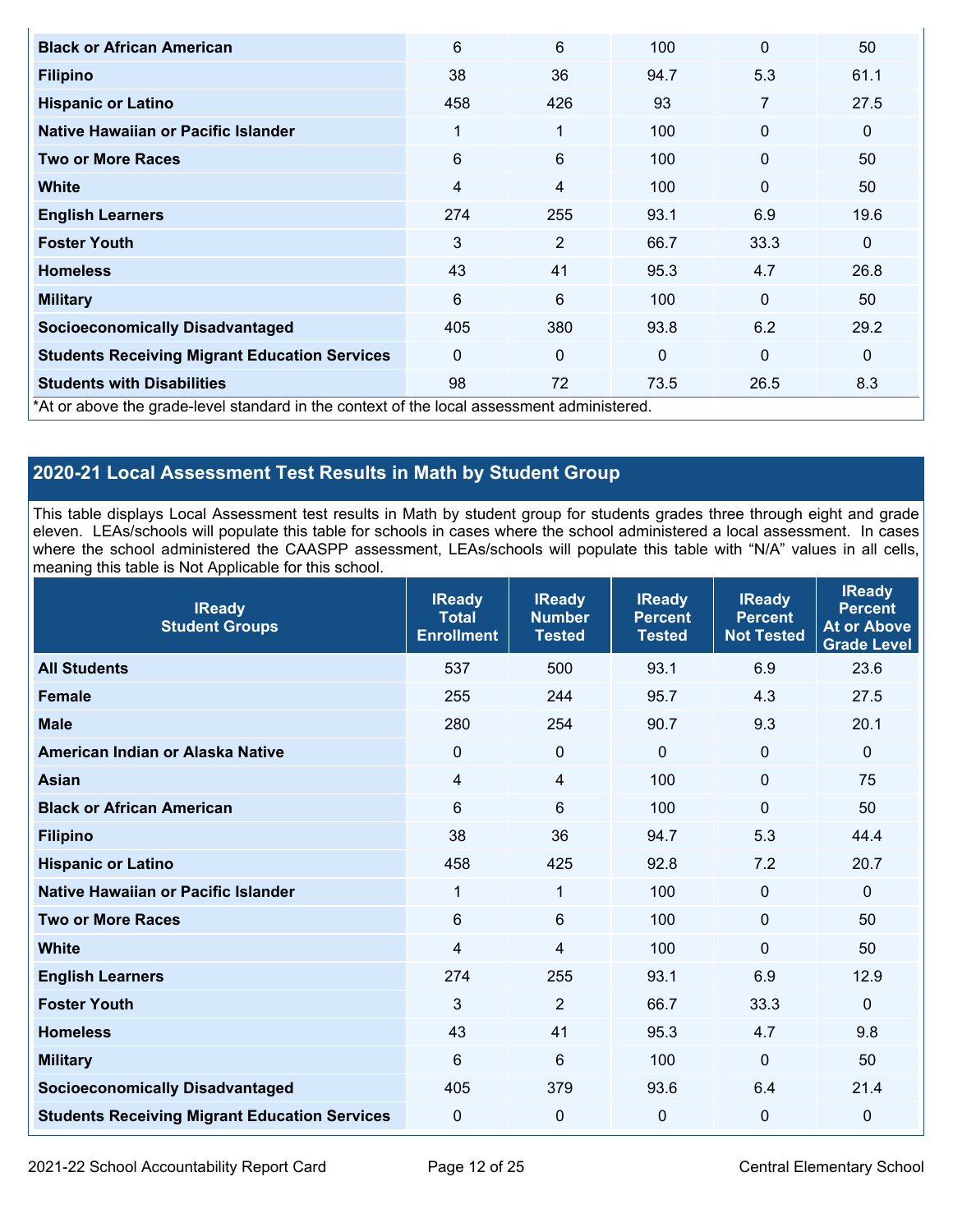| <b>Students with Disabilities</b> | 9٤                                                                                                                |  |  |  |  |  |  |  |  |  |
|-----------------------------------|-------------------------------------------------------------------------------------------------------------------|--|--|--|--|--|--|--|--|--|
|                                   | المحصولين ويرامح المصوصوص وجوج المجال وحالية والمتلوث وجواليون المرجاء مرجله المربول والمجسم وحالي مرجوات ممراكات |  |  |  |  |  |  |  |  |  |

\*At or above the grade-level standard in the context of the local assessment administered.

### **CAASPP Test Results in Science for All Students**

This table displays the percentage of all students grades five, eight, and High School meeting or exceeding the State Standard.

 resulting summative testing suspension. The Executive Order N-30-20 was issued which waived the assessment, accountability, and reporting requirements for the 2019-2020 school year. The 2019-2020 data cells with N/A values indicate that the 2019-2020 data are not available due to the COVID-19 pandemic and

For any 2020-2021 data cells with N/T values indicate that this school did not test students using the CAASPP Science.

| <b>Subject</b>                                  | <b>School</b> | <b>School</b> | <b>District</b> | District | <b>State</b> | State <sup>1</sup> |
|-------------------------------------------------|---------------|---------------|-----------------|----------|--------------|--------------------|
|                                                 | 2019-20       | 2020-21       | 2019-20         | 2020-21  | 2019-20      | 2020-21            |
| <b>Science</b><br>(grades 5, 8 and high school) | N/A           | NT            | N/A             | ΝT       | N/A          | 28.72              |

### **2020-21 CAASPP Test Results in Science by Student Group**

 This table displays CAASPP test results in Science by student group for students grades five, eight, and High School. For any data cells with N/T values indicate that this school did not test students using the CAASPP Science.

| <b>Student Group</b>                                 | <b>Total</b><br><b>Enrollment</b> | <b>Number</b><br><b>Tested</b> | <b>Percent</b><br><b>Tested</b> | <b>Percent</b><br><b>Not Tested</b> | <b>Percent</b><br><b>Met or</b><br><b>Exceeded</b> |
|------------------------------------------------------|-----------------------------------|--------------------------------|---------------------------------|-------------------------------------|----------------------------------------------------|
| <b>All Students</b>                                  | 70                                | <b>NT</b>                      | <b>NT</b>                       | <b>NT</b>                           | <b>NT</b>                                          |
| Female                                               | 33                                | <b>NT</b>                      | <b>NT</b>                       | <b>NT</b>                           | <b>NT</b>                                          |
| <b>Male</b>                                          | 36                                | <b>NT</b>                      | <b>NT</b>                       | <b>NT</b>                           | <b>NT</b>                                          |
| American Indian or Alaska Native                     | 0                                 | $\mathbf 0$                    | $\mathbf 0$                     | $\mathbf 0$                         | $\mathbf 0$                                        |
| <b>Asian</b>                                         | --                                | <b>NT</b>                      | <b>NT</b>                       | <b>NT</b>                           | <b>NT</b>                                          |
| <b>Black or African American</b>                     |                                   | <b>NT</b>                      | <b>NT</b>                       | <b>NT</b>                           | <b>NT</b>                                          |
| <b>Filipino</b>                                      | $\Omega$                          | 0                              | $\mathbf 0$                     | $\mathbf{0}$                        | $\mathbf 0$                                        |
| <b>Hispanic or Latino</b>                            | 65                                | <b>NT</b>                      | <b>NT</b>                       | <b>NT</b>                           | <b>NT</b>                                          |
| Native Hawaiian or Pacific Islander                  |                                   | <b>NT</b>                      | <b>NT</b>                       | <b>NT</b>                           | <b>NT</b>                                          |
| <b>Two or More Races</b>                             | $-$                               | <b>NT</b>                      | <b>NT</b>                       | <b>NT</b>                           | <b>NT</b>                                          |
| <b>White</b>                                         | $\Omega$                          | 0                              | $\mathbf{0}$                    | $\mathbf{0}$                        | $\mathbf{0}$                                       |
| <b>English Learners</b>                              | 35                                | <b>NT</b>                      | <b>NT</b>                       | <b>NT</b>                           | <b>NT</b>                                          |
| <b>Foster Youth</b>                                  | 0                                 | 0                              | $\mathbf 0$                     | $\mathbf 0$                         | $\mathbf 0$                                        |
| <b>Homeless</b>                                      | --                                | <b>NT</b>                      | <b>NT</b>                       | <b>NT</b>                           | <b>NT</b>                                          |
| <b>Military</b>                                      | $\qquad \qquad -$                 | <b>NT</b>                      | <b>NT</b>                       | <b>NT</b>                           | <b>NT</b>                                          |
| <b>Socioeconomically Disadvantaged</b>               | 55                                | <b>NT</b>                      | <b>NT</b>                       | <b>NT</b>                           | <b>NT</b>                                          |
| <b>Students Receiving Migrant Education Services</b> | 0                                 | 0                              | $\Omega$                        | $\mathbf 0$                         | $\mathbf 0$                                        |
| <b>Students with Disabilities</b>                    | 12                                | <b>NT</b>                      | <b>NT</b>                       | <b>NT</b>                           | <b>NT</b>                                          |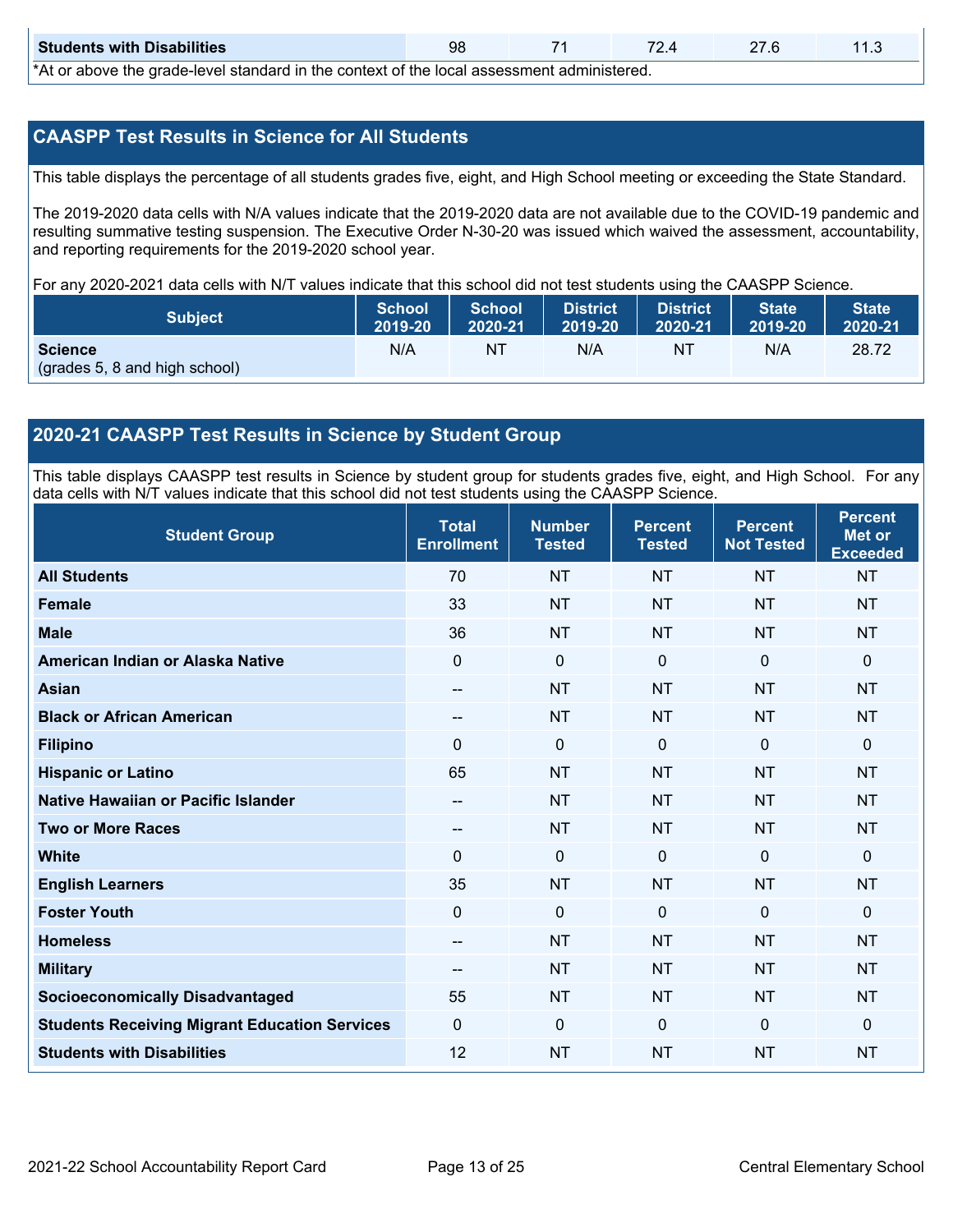## **B. Pupil Outcomes State Priority: Other Pupil Outcomes**

 Pupil Outcomes (Priority 8): Pupil outcomes in the subject area of physical The SARC provides the following information relevant to the State priority: Other education.

### **2020-21 California Physical Fitness Test Results**

 Due to the COVID-19 crisis, the Physical Fitness Test was suspended during the 2020-2021 school year and therefore no data are reported and each cell in this table is populated with "N/A."

| <b>Grade Level</b> | <b>Four of Six Fitness Standards</b> | Five of Six Fitness Standards   Six of Six Fitness Standards | Percentage of Students Meeting Percentage of Students Meeting Percentage of Students Meeting |
|--------------------|--------------------------------------|--------------------------------------------------------------|----------------------------------------------------------------------------------------------|
| Grade 5            | N/A                                  | N/A                                                          | N/A                                                                                          |
| Grade 7            | N/A                                  | N/A                                                          | N/A                                                                                          |
| Grade 9            | N/A                                  | N/A                                                          | N/A                                                                                          |

## **C. Engagement State Priority: Parental Involvement**

The SARC provides the following information relevant to the State priority: Parental Involvement (Priority 3): Efforts the school district makes to seek parent input in making decisions regarding the school district and at each school site.

### **2021-22 Opportunities for Parental Involvement**

Contact Person Name: Steven Sanchez

### Phone Number: (619) 336-7400

Due to Covid-19 some parental involvement opportunities have been suspended for the time being due to District safety measures. Some examples are parent volunteers, family curriculum nights, and fall festivals.

Home/School Partnership: The following parental involvement opportunities have been done virtually.

- Parent/Teacher Association (PTA)
- English Learner Advisory Committee (ELAC)
- School Site Council (SSC)
- Back to School Night
- Parent/Teacher Conferences
- Open House
- DPAC (District Parent Advisory Committee) Representatives
- Read Across America
- Parent Technology Classes
- Kitchenistas Presentations (Healthy Cooking Classes)
- **Book Fairs**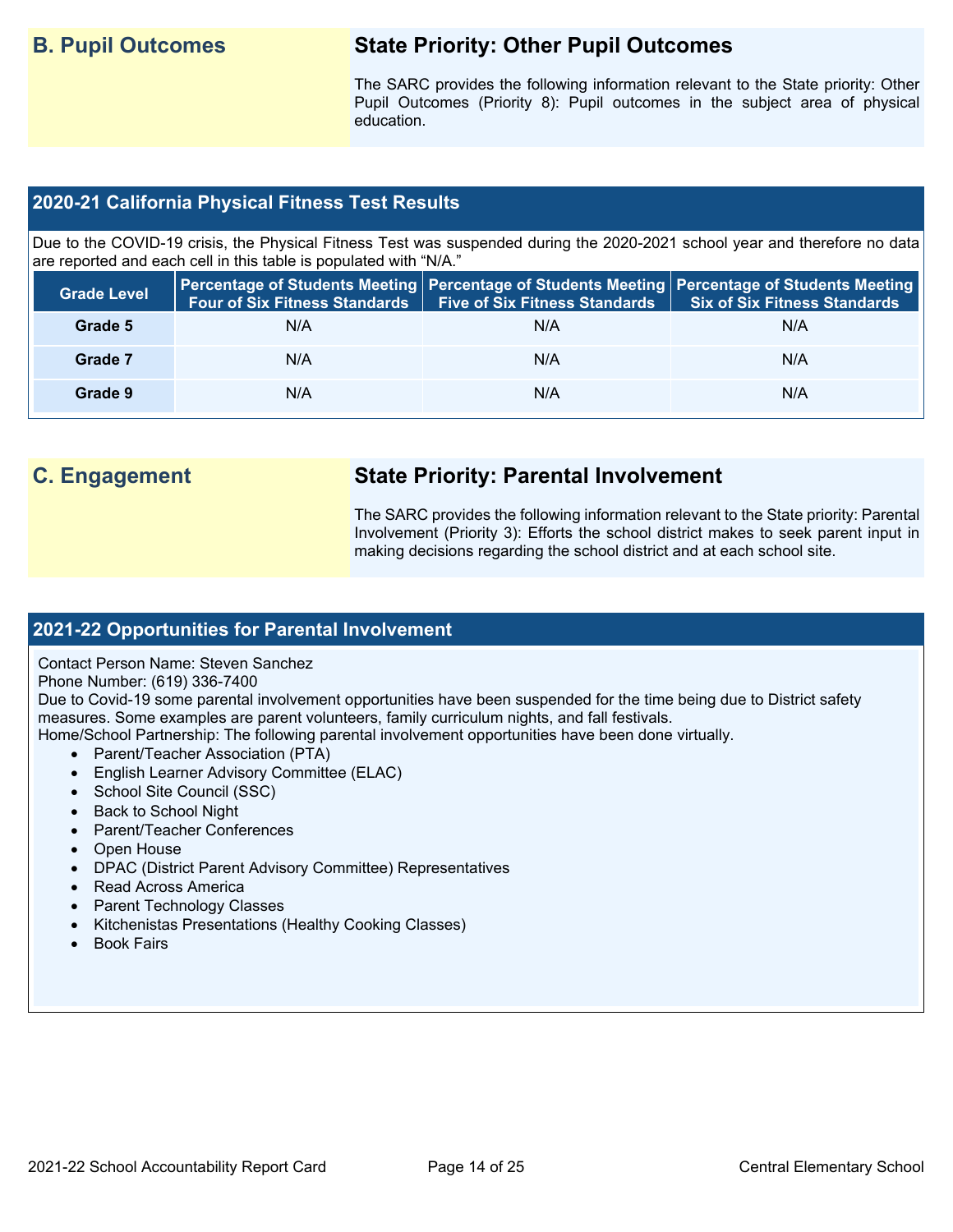## **2020-21 Chronic Absenteeism by Student Group**

| <b>Student Group</b>                                 | <b>Cumulative</b><br><b>Enrollment</b> | <b>Chronic</b><br><b>Absenteeism</b><br><b>Eligible Enrollment</b> | <b>Chronic</b><br><b>Absenteeism</b><br><b>Count</b> | <b>Chronic</b><br><b>Absenteeism</b><br><b>Rate</b> |
|------------------------------------------------------|----------------------------------------|--------------------------------------------------------------------|------------------------------------------------------|-----------------------------------------------------|
| <b>All Students</b>                                  | 591                                    | 570                                                                | 137                                                  | 24.0                                                |
| <b>Female</b>                                        | 279                                    | 270                                                                | 56                                                   | 20.7                                                |
| <b>Male</b>                                          | 310                                    | 298                                                                | 81                                                   | 27.2                                                |
| American Indian or Alaska Native                     | 0                                      | $\mathbf{0}$                                                       | $\mathbf{0}$                                         | 0.0                                                 |
| <b>Asian</b>                                         | 5                                      | $\overline{4}$                                                     | $\mathbf{0}$                                         | 0.0                                                 |
| <b>Black or African American</b>                     | 9                                      | 8                                                                  | 3                                                    | 37.5                                                |
| <b>Filipino</b>                                      | 51                                     | 47                                                                 | $\overline{4}$                                       | 8.5                                                 |
| <b>Hispanic or Latino</b>                            | 509                                    | 494                                                                | 123                                                  | 24.9                                                |
| Native Hawaiian or Pacific Islander                  | 1                                      | 1                                                                  | 1                                                    | 100.0                                               |
| <b>Two or More Races</b>                             | $\overline{7}$                         | $\overline{7}$                                                     | 1                                                    | 14.3                                                |
| <b>White</b>                                         | 7                                      | $\overline{7}$                                                     | 3                                                    | 42.9                                                |
| <b>English Learners</b>                              | 349                                    | 336                                                                | 74                                                   | 22.0                                                |
| <b>Foster Youth</b>                                  | 3                                      | 3                                                                  | 2                                                    | 66.7                                                |
| <b>Homeless</b>                                      | 55                                     | 52                                                                 | 22                                                   | 42.3                                                |
| <b>Socioeconomically Disadvantaged</b>               | 456                                    | 442                                                                | 114                                                  | 25.8                                                |
| <b>Students Receiving Migrant Education Services</b> | $\mathbf{0}$                           | $\mathbf{0}$                                                       | $\Omega$                                             | 0.0                                                 |
| <b>Students with Disabilities</b>                    | 112                                    | 107                                                                | 33                                                   | 30.8                                                |

## **C. Engagement State Priority: School Climate**

 The SARC provides the following information relevant to the State priority: School Climate (Priority 6):

- Pupil suspension rates;
- Pupil expulsion rates; and
- Other local measures on the sense of safety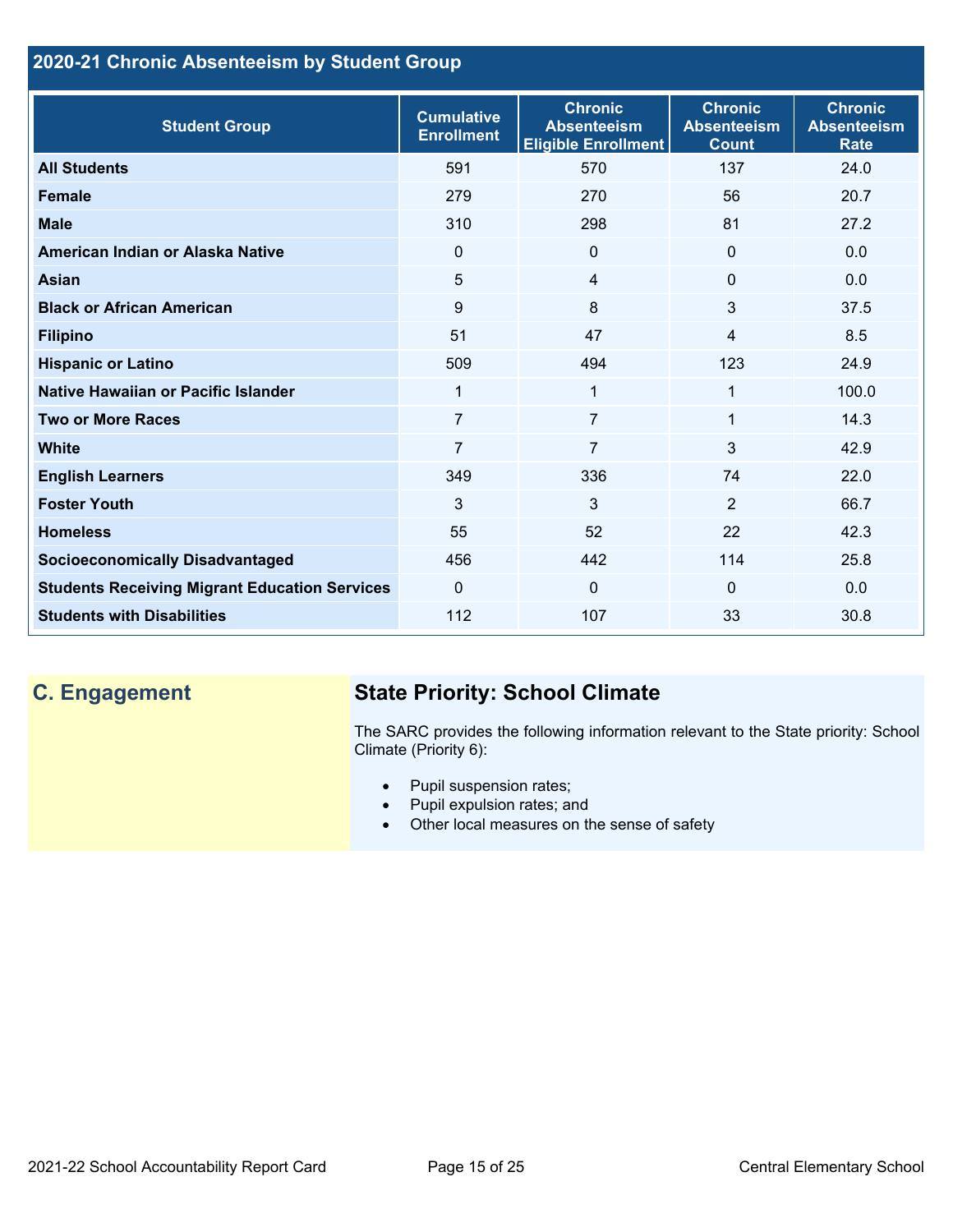### **Suspensions and Expulsions**

This table displays suspensions and expulsions data collected between July through June, each full school year respectively. This table displays suspensions and expulsions data collected between July through June, each full school year respectively.<br>Data collected during the 2020-21 school year may not be comparable to earlier years of this coll learning mode instruction in response to the COVID-19 pandemic.

| <b>Subject</b>     | <b>School</b><br>2018-19 | <b>School</b><br>2020-21 | <b>District</b><br>2018-19 | <b>District</b><br>2020-21 | <b>State</b><br>2018-19 | <b>State</b><br>2020-21 |
|--------------------|--------------------------|--------------------------|----------------------------|----------------------------|-------------------------|-------------------------|
| <b>Suspensions</b> | 0.47                     | 0.00                     | 1.58                       | 0.00                       | 3.47                    | 0.20                    |
| <b>Expulsions</b>  | 0.00                     | 0.00                     | 0.00                       | 0.00                       | 0.08                    | 0.00                    |

 2019-2020 school year is a partial school year due to the COVID-19 crisis. As such, it would be inappropriate to make any This table displays suspensions and expulsions data collected between July through February, partial school year due to the COVID-19 pandemic. The 2019-2020 suspensions and expulsions rate data are not comparable to other year data because the comparisons in rates of suspensions and expulsions in the 2019-2020 school year compared to other school years.

| <b>Subject</b>     | <b>School</b><br>2019-20 | <b>District</b><br>2019-20 | <b>State</b><br>2019-20 |
|--------------------|--------------------------|----------------------------|-------------------------|
| <b>Suspensions</b> | 0.16                     | 0.78                       | 2.45                    |
| <b>Expulsions</b>  | 0.00                     | 0.00                       | 0.05                    |

### **2020-21 Suspensions and Expulsions by Student Group**

| <b>Student Group</b>                                 | <b>Suspensions Rate</b> | <b>Expulsions Rate</b> |
|------------------------------------------------------|-------------------------|------------------------|
| <b>All Students</b>                                  | 0.00                    | 0.00                   |
| <b>Female</b>                                        | 0.00                    | 0.00                   |
| <b>Male</b>                                          | 0.00                    | 0.00                   |
| American Indian or Alaska Native                     | 0.00                    | 0.00                   |
| Asian                                                | 0.00                    | 0.00                   |
| <b>Black or African American</b>                     | 0.00                    | 0.00                   |
| <b>Filipino</b>                                      | 0.00                    | 0.00                   |
| <b>Hispanic or Latino</b>                            | 0.00                    | 0.00                   |
| Native Hawaiian or Pacific Islander                  | 0.00                    | 0.00                   |
| <b>Two or More Races</b>                             | 0.00                    | 0.00                   |
| <b>White</b>                                         | 0.00                    | 0.00                   |
| <b>English Learners</b>                              | 0.00                    | 0.00                   |
| <b>Foster Youth</b>                                  | 0.00                    | 0.00                   |
| <b>Homeless</b>                                      | 0.00                    | 0.00                   |
| <b>Socioeconomically Disadvantaged</b>               | 0.00                    | 0.00                   |
| <b>Students Receiving Migrant Education Services</b> | 0.00                    | 0.00                   |
| <b>Students with Disabilities</b>                    | 0.00                    | 0.00                   |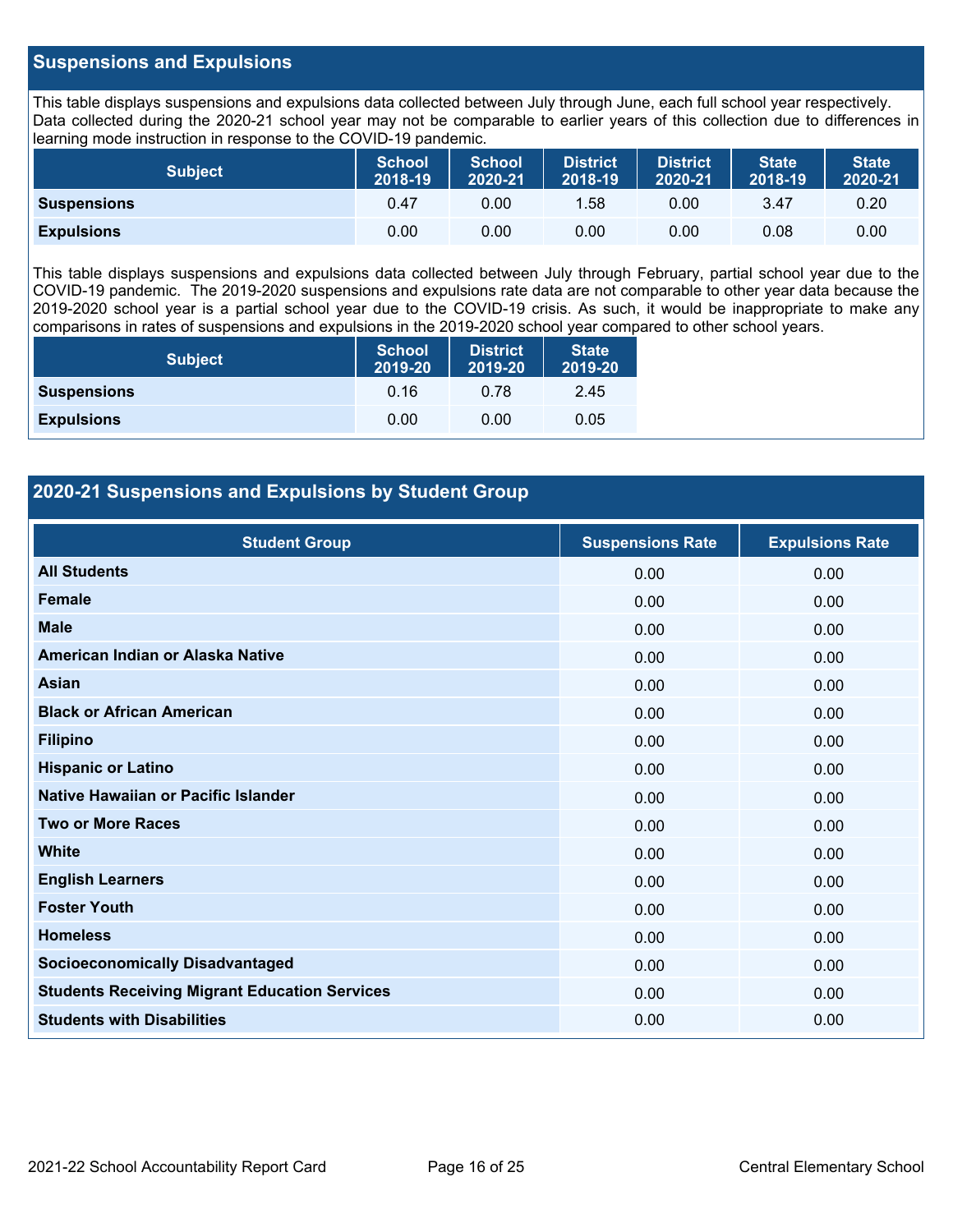### **2021-22 School Safety Plan**

### SB187 Safety Plan

Date the plan was last updated: December 2020

Date the plan was last reviewed with the staff: October 2021

 The Comprehensive School Safety Plan includes data regarding school crime, safe school procedures and compliance with laws including: (1) child abuse reporting, (2) disaster response, (3) suspension and expulsion policies, (4) notification of procedures for safe ingress and egress from school, (8) procedures to ensure a safe and orderly environment conducive to teachers of dangerous pupils, (5) sexual harassment, (6) school wide dress codes prohibiting gang-related apparel, (7) learning, and (9) rules and procedures on school discipline adopted pursuant to Ed Code Sections 35291 and 35291.5. A copy of the plan is available for inspection by the public at each school.

Our staff is committed to maintaining a safe, secure, and aesthetically-pleasing environment for our students. The District's Comprehensive Emergency Disaster Plan is aimed at providing security for students, teachers, and family members in case of unexpected and disruptive events. The National School District has provided Safety Plan Flip Books to all schools in the National School District. Every room at Central School has a safety flip book for anyone to have quick reference to in case of an emergency.

## **D. Other SARC Information Information Required in the SARC**

 The information in this section is required to be in the SARC but is not included in the state priorities for LCFF.

### **2018-19 Elementary Average Class Size and Class Size Distribution**

 indicates how many classes fall into each size category (a range of total students per class). The "Other" category is for multi-This table displays the 2018-19 average class size and class size distribution. The columns titled "Number of Classes" grade level classes.

| <b>Grade Level</b> | Average<br><b>Class Size</b> | <b>1-20 Students</b> | Number of Classes with   Number of Classes with   Number of Classes with<br>21-32 Students | 33+ Students |
|--------------------|------------------------------|----------------------|--------------------------------------------------------------------------------------------|--------------|
| K                  | 20                           |                      |                                                                                            |              |
|                    | 22                           |                      | 2                                                                                          |              |
|                    | 21                           |                      | 3                                                                                          |              |
|                    | 21                           |                      | 3                                                                                          |              |
|                    | 26                           |                      | 3                                                                                          |              |
|                    | 30                           |                      |                                                                                            |              |
| 6                  | 27                           |                      |                                                                                            |              |
| <b>Other</b>       | 12                           |                      |                                                                                            |              |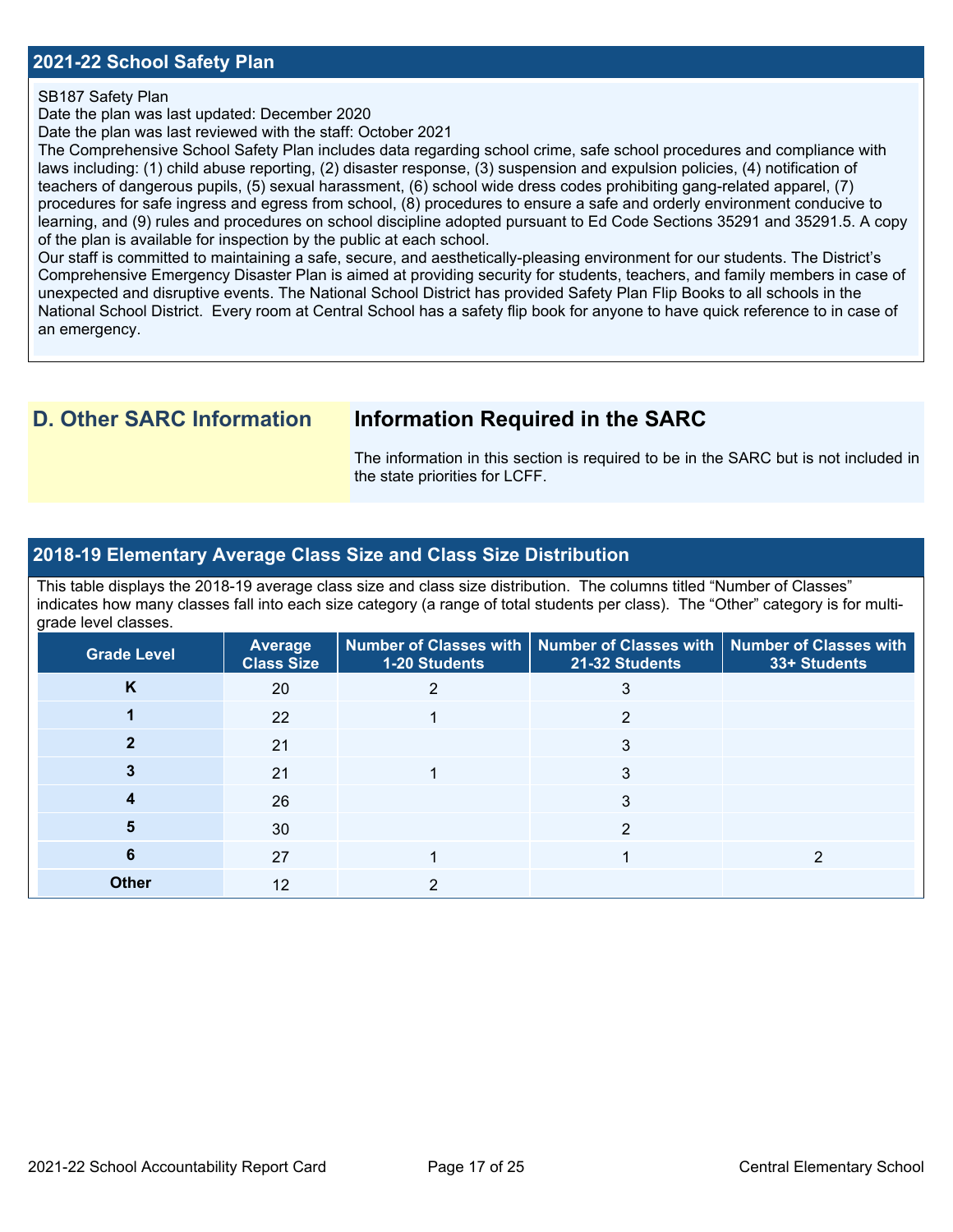### **2019-20 Elementary Average Class Size and Class Size Distribution**

This table displays the 2019-20 average class size and class size distribution. The columns titled "Number of Classes" indicates how many classes fall into each size category (a range of total students per class). The "Other" category is for multi-grade level classes.

| <b>Grade Level</b> | <b>Average</b><br><b>Class Size</b> | <b>1-20 Students</b> | Number of Classes with   Number of Classes with  <br>21-32 Students | <b>Number of Classes with</b><br>33+ Students |
|--------------------|-------------------------------------|----------------------|---------------------------------------------------------------------|-----------------------------------------------|
| K                  | 20                                  |                      |                                                                     |                                               |
|                    | 22                                  |                      |                                                                     |                                               |
|                    | 21                                  |                      | 3                                                                   |                                               |
|                    | 21                                  |                      | 2                                                                   |                                               |
|                    | 26                                  |                      | 2                                                                   |                                               |
| 5                  | 27                                  |                      | 2                                                                   |                                               |
| 6                  | 32                                  |                      | 2                                                                   |                                               |
| <b>Other</b>       | 16                                  | 5                    | 3                                                                   |                                               |

### **2020-21 Elementary Average Class Size and Class Size Distribution**

This table displays the 2020-21 average class size and class size distribution. The columns titled "Number of Classes" indicates how many classes fall into each size category (a range of total students per class). The "Other" category is for multi-grade level classes.

| <b>Grade Level</b> | <b>Average</b><br><b>Class Size</b> | <b>1-20 Students</b> | Number of Classes with   Number of Classes with   Number of Classes with<br>21-32 Students | 33+ Students |
|--------------------|-------------------------------------|----------------------|--------------------------------------------------------------------------------------------|--------------|
| K                  | 19                                  | 3                    |                                                                                            |              |
|                    | 19                                  | 2                    |                                                                                            |              |
|                    | 22                                  |                      | 3                                                                                          |              |
|                    | 21                                  |                      |                                                                                            |              |
| 4                  | 23                                  |                      | 3                                                                                          |              |
| 5                  | 28                                  |                      | 2                                                                                          |              |
| 6                  | 28                                  |                      | 2                                                                                          |              |
| <b>Other</b>       | 15                                  | 5                    |                                                                                            |              |

### **2020-21 Ratio of Pupils to Academic Counselor**

This table displays the ratio of pupils to Academic Counselor. One full time equivalent (FTE) equals one staff member working full time; one FTE could also represent two staff members who each work 50 percent of full time.

| <b>Title</b>                        | <b>Ratio</b> |
|-------------------------------------|--------------|
| <b>Pupils to Academic Counselor</b> | 549          |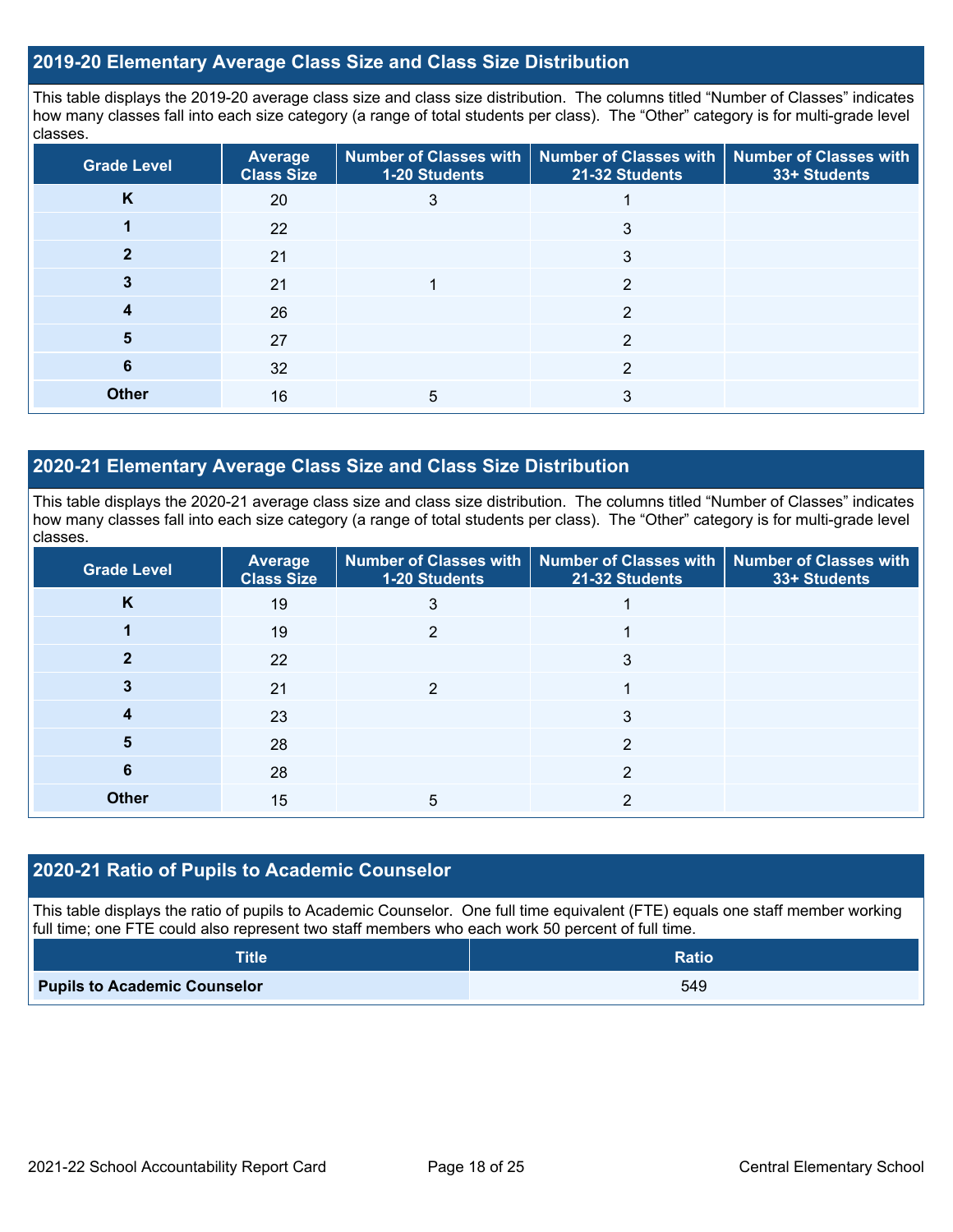### **2020-21 Student Support Services Staff**

This table displays the number of FTE support staff assigned to this school. One full time equivalent (FTE) equals one staff member working full time; one FTE could also represent two staff members who each work 50 percent of full time.

| <b>Title</b>                                                         | <b>Number of FTE Assigned to School</b> |
|----------------------------------------------------------------------|-----------------------------------------|
| <b>Counselor (Academic, Social/Behavioral or Career Development)</b> |                                         |
| Library Media Teacher (Librarian)                                    | $\mathbf 0$                             |
| <b>Library Media Services Staff (Paraprofessional)</b>               | $\mathbf{0}$                            |
| <b>Psychologist</b>                                                  | 1.5                                     |
| <b>Social Worker</b>                                                 | $\Omega$                                |
| <b>Speech/Language/Hearing Specialist</b>                            |                                         |
| <b>Resource Specialist (non-teaching)</b>                            | $\Omega$                                |
| <b>Other</b>                                                         | 3.5                                     |

### **2019-20 Expenditures Per Pupil and School Site Teacher Salaries**

 This table displays the 2019-20 expenditures per pupil and average teach salary for this school. Cells with N/A values do not require data.

| <b>Level</b>                                         | <b>Total</b><br><b>Expenditures</b><br>Per Pupil | <b>Expenditures</b><br><b>Per Pupil</b><br>(Restricted) | <b>Expenditures</b><br><b>Per Pupil</b><br>(Unrestricted) | Average<br><b>Teacher</b><br><b>Salary</b> |
|------------------------------------------------------|--------------------------------------------------|---------------------------------------------------------|-----------------------------------------------------------|--------------------------------------------|
| <b>School Site</b>                                   | \$6,158                                          | \$467                                                   | \$5,691                                                   | \$77,586                                   |
| <b>District</b>                                      | N/A                                              | N/A                                                     | \$6447                                                    | \$83,098                                   |
| <b>Percent Difference - School Site and District</b> | N/A                                              | N/A                                                     | $-12.5$                                                   | $-6.9$                                     |
| <b>State</b>                                         |                                                  |                                                         | \$8,444                                                   | \$82,431                                   |
| <b>Percent Difference - School Site and State</b>    | N/A                                              | N/A                                                     | $-39.0$                                                   | $-6.1$                                     |

## **2020-21 Types of Services Funded**

In addition to the State General Fund, National School District receives state and federal funding for the following categorical, special education, and other support programs.

Title I \$121,611 LCAP Supplemental and Concentration Funds \$170,028 Total \$291,639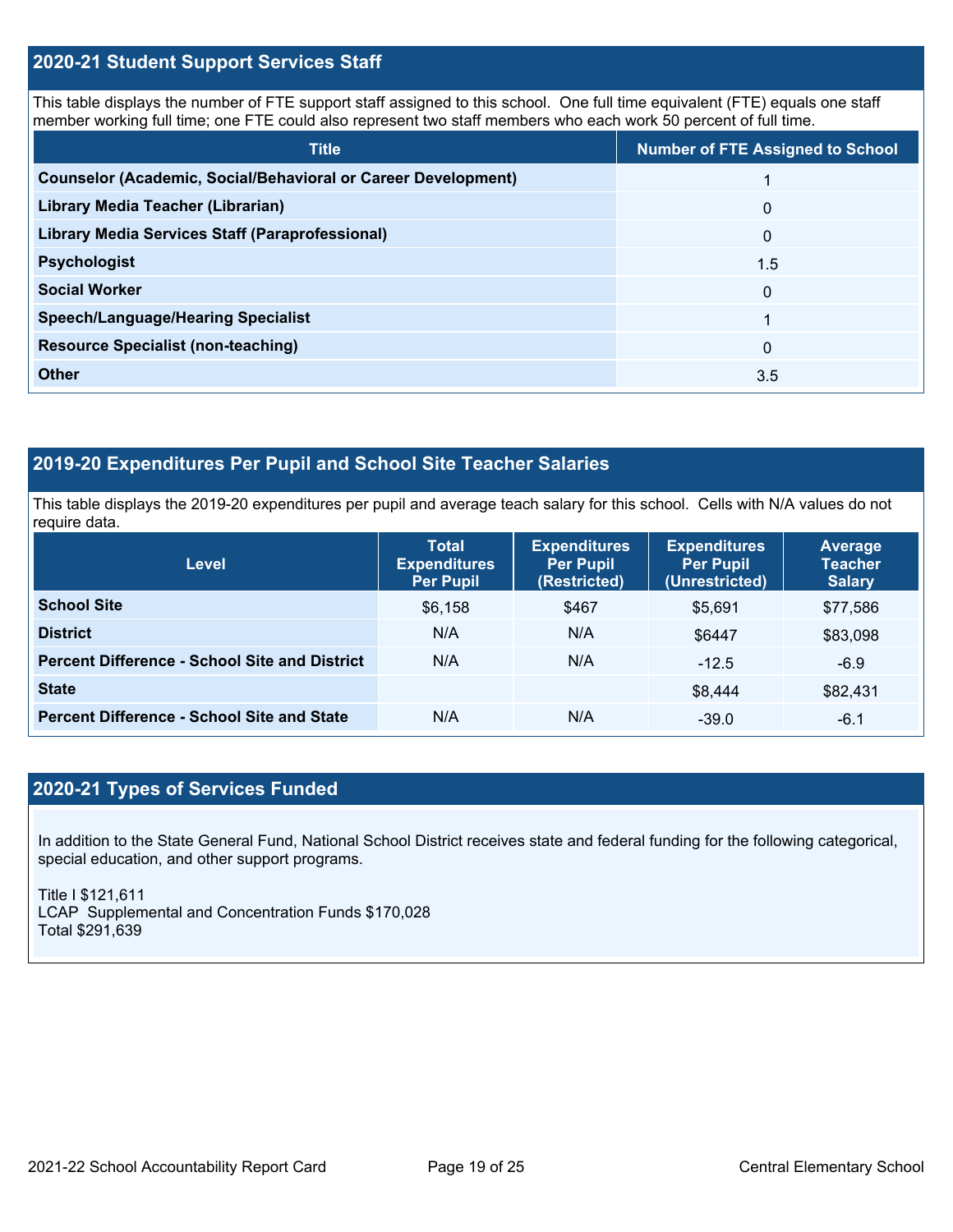### **2019-20 Teacher and Administrative Salaries**

This table displays the 2019-20 Teacher and Administrative salaries. For detailed information on salaries, see the CDE Certification Salaries & Benefits web page at<http://www.cde.ca.gov/ds/fd/cs/>.

| Category                                             | <b>District</b><br><b>Amount</b> | <b>State Average</b><br>for Districts<br>in Same Category |
|------------------------------------------------------|----------------------------------|-----------------------------------------------------------|
| <b>Beginning Teacher Salary</b>                      | \$49,557                         | \$51,450                                                  |
| <b>Mid-Range Teacher Salary</b>                      | \$73,699                         | \$80,263                                                  |
| <b>Highest Teacher Salary</b>                        | \$106,425                        | \$101,012                                                 |
| <b>Average Principal Salary (Elementary)</b>         | \$136,181                        | \$128,082                                                 |
| <b>Average Principal Salary (Middle)</b>             | \$0                              | \$132,453                                                 |
| <b>Average Principal Salary (High)</b>               | \$0                              | \$134,792                                                 |
| <b>Superintendent Salary</b>                         | \$210,492                        | \$197,968                                                 |
| <b>Percent of Budget for Teacher Salaries</b>        | 34%                              | 34%                                                       |
| <b>Percent of Budget for Administrative Salaries</b> | 5%                               | 6%                                                        |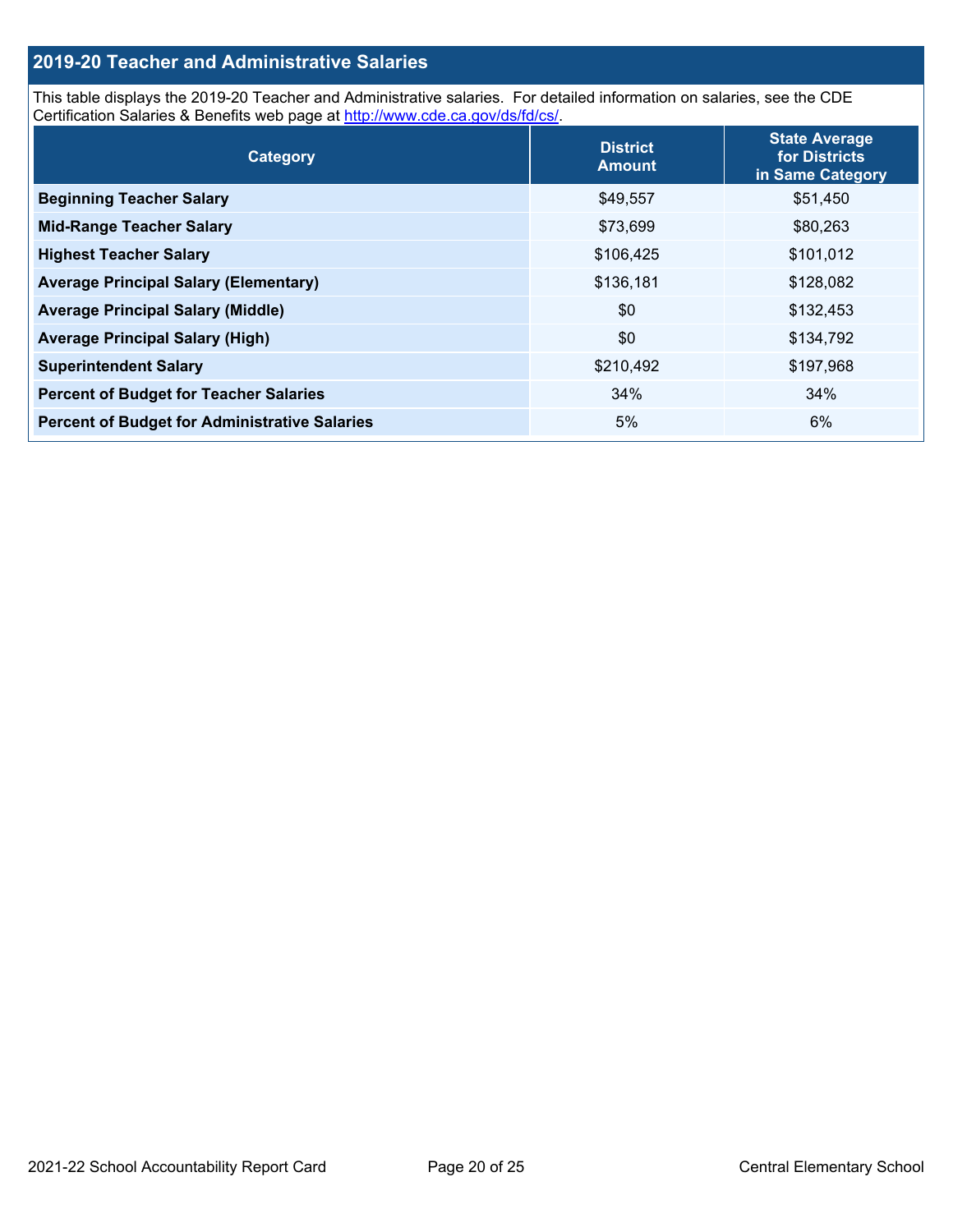### **Professional Development**

 district calendar earmarks full days and early release time for providing site-based professional development for all teachers. best practices for Data Teams collaboration, curriculum training in English Language Arts, English Language Development, grade-level teams, and through individual mentoring by the school administrator. All professional developments this school year have taken place virtually in order to follow Covid-19 safety measures. In addition, to the professional development mentioned, the District also assists in the coordination of the BTSA Induction Support program for first-and second-year teachers. Teachers who are experiencing difficultly or need improvement have access to the PAR (Peer Assistance Review) Program. The selection of focus areas for on-going professional development is based on a careful analysis of achievement data. The Areas of focus for teacher training include effective instructional strategies for implementation of Common Core Standards, Mathematics, and Social Emotional Learning, as well as specific training to support the needs of English Learners. Teachers of students with special needs and teachers of newcomer students also receive specialized training to assist them in meeting the unique needs of their students. This professional development is provided in various formats, including whole staff group,

 Social Emotional learning of students, and has been providing our staff Social Emotional education on self-care and adaptive software that serves as our district wide common assessment in both English Language Arts and Mathematics. Our Counselor has been provided professional development on the Sanford Harmony program, a curriculum focusing on the mindfulness. This year classroom teachers have been participating in virtual professional development on I-Ready, a computer

 framework replaced the Rigorous Curriculum Design Math framework in the National School District. Teachers had the the National School District hired three District Resource Teachers who have been providing additional virtual professional Teachers have received professional development on the UCI (University of California Irvine) Math framework. The UCI Math opportunity to attend training on the clock, and have been trained by consultants from the University of Irvine. Three years ago, development in the area of ELD.

The National School District has implemented an intervention program called Achieve 3000 and has provided support staff virtual professional development on this new intervention program. Teachers have received both district and site based virtual professional development on our new Learning Management System, Schoology and can continue to receive support from the District Resource Teacher of Technology. Site administrators have also received virtual professional development from the National School District Educational Services Department in the areas of the UCI Mathematics framework. In addition to certificated staff and administrators, our classified staff has also been receiving professional development this school year in the area of Covid-19 safety measures and practices. All certificated, classified, and administrators have received virtual sexual harassment, mandated reporter, and blood-borne pathogens training. This year, certificated staff and administrators have received professional development in Multi Tiered Systems of Supports (MTSS). The site administrator has led the MTSS Leadership Team through identifying an area of focus for the year. A District Resource Teacher has provided professional development to the staff in the area of vocabulary development and effective teaching strategies that support vocabulary instruction.

This table displays the number of school days dedicated to staff development and continuous improvement.

| <b>Subiect</b>                                                                  |    |  |
|---------------------------------------------------------------------------------|----|--|
| Number of school days dedicated to Staff Development and Continuous Improvement | 26 |  |

# **National School District 2020-21 Local Accountability Report Card (LARC) Addendum**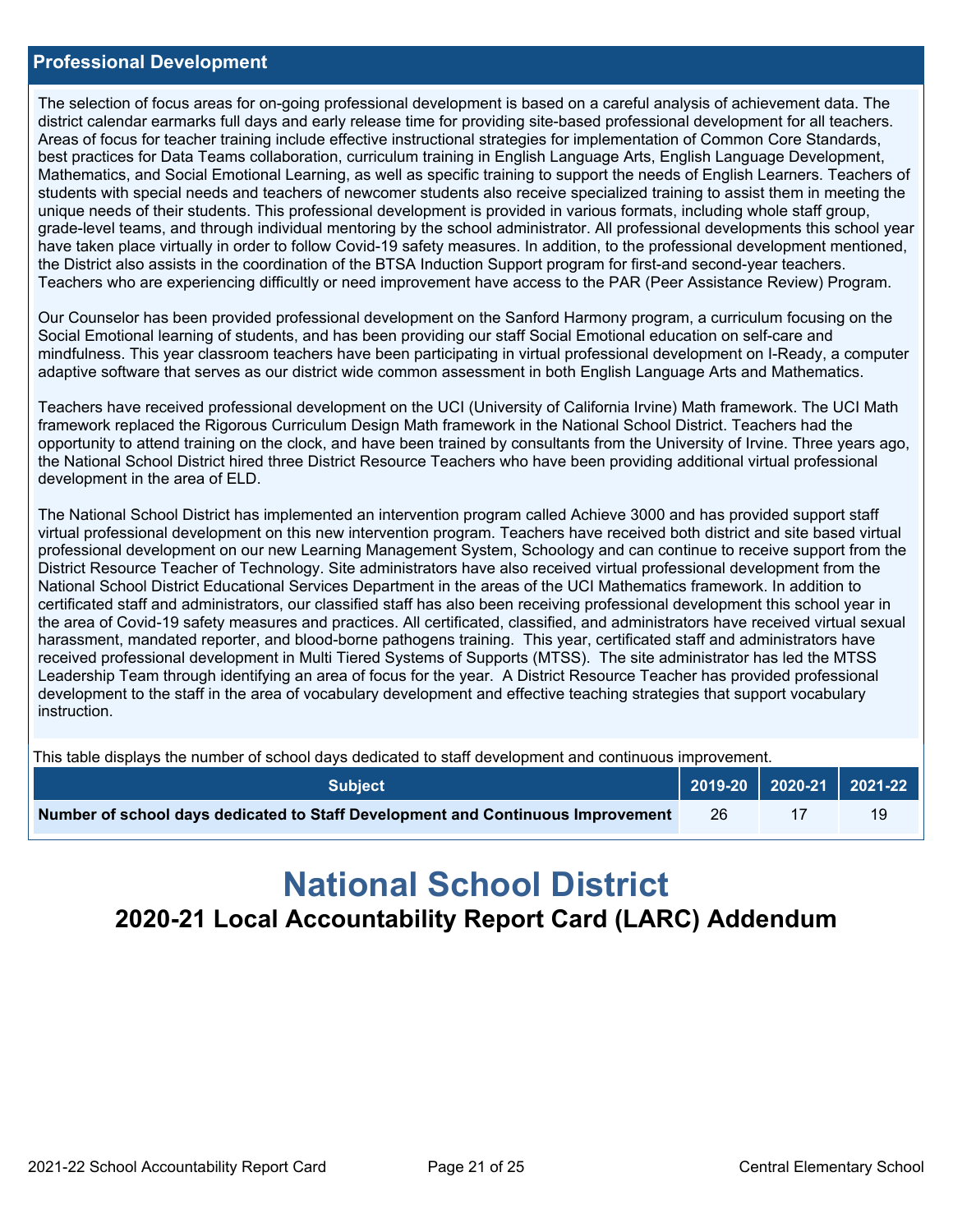## **Local Accountability Report Card (LARC) Addendum**

**2020-21 Local Accountability Report Card (LARC) Addendum Overview** 



 On July 14, 2021, the California State Board of Education (SBE) determined that the California Department of Education (CDE) will use the SARC as the mechanism to conduct a one-time data collection of the LEA-level aggregate test results of all school's local assessments administered during the 2020–2021 school year in order to meet the federal Every Students Succeeds Act (ESSA) reporting requirement for the Local Educational Agency Accountability Report Cards (LARCs).

Each local educational agency (LEA) is responsible for preparing and posting their annual LARC in accordance with the federal ESSA. As a courtesy, the CDE prepares and posts the LARCs on behalf of all LEAs.

 to report their aggregate local assessments test results at the LEA-level to the CDE by populating the tables below via the SARC. These data will be used to meet the Only for the 2020–2021 school year and the 2020–2021 LARCs, LEAs are required LEAs' federal requirement for their LARCs. Note that it is the responsibility of the school and LEA to ensure that all student privacy and suppression rules are in place when reporting data in Tables 3 and 4 in the Addendum, as applicable.

The tables below are not part of the SBE approved 2020–2021 SARC template but rather are the mechanism by which these required data will be collected from LEAs.

For purposes of the LARC and the following tables, an LEA is defined as a school district, a county office of education, or a direct funded charter school.

| 2021-22 District Contact Information |                          |  |  |
|--------------------------------------|--------------------------|--|--|
| <b>District Name</b>                 | National School District |  |  |
| <b>Phone Number</b>                  | $(619)$ 336-7500         |  |  |
| Superintendent                       | Dr. Leighangela Brady    |  |  |
| <b>Email Address</b>                 | lbrady@nsd.us            |  |  |
| <b>District Website Address</b>      | www.nsd.us               |  |  |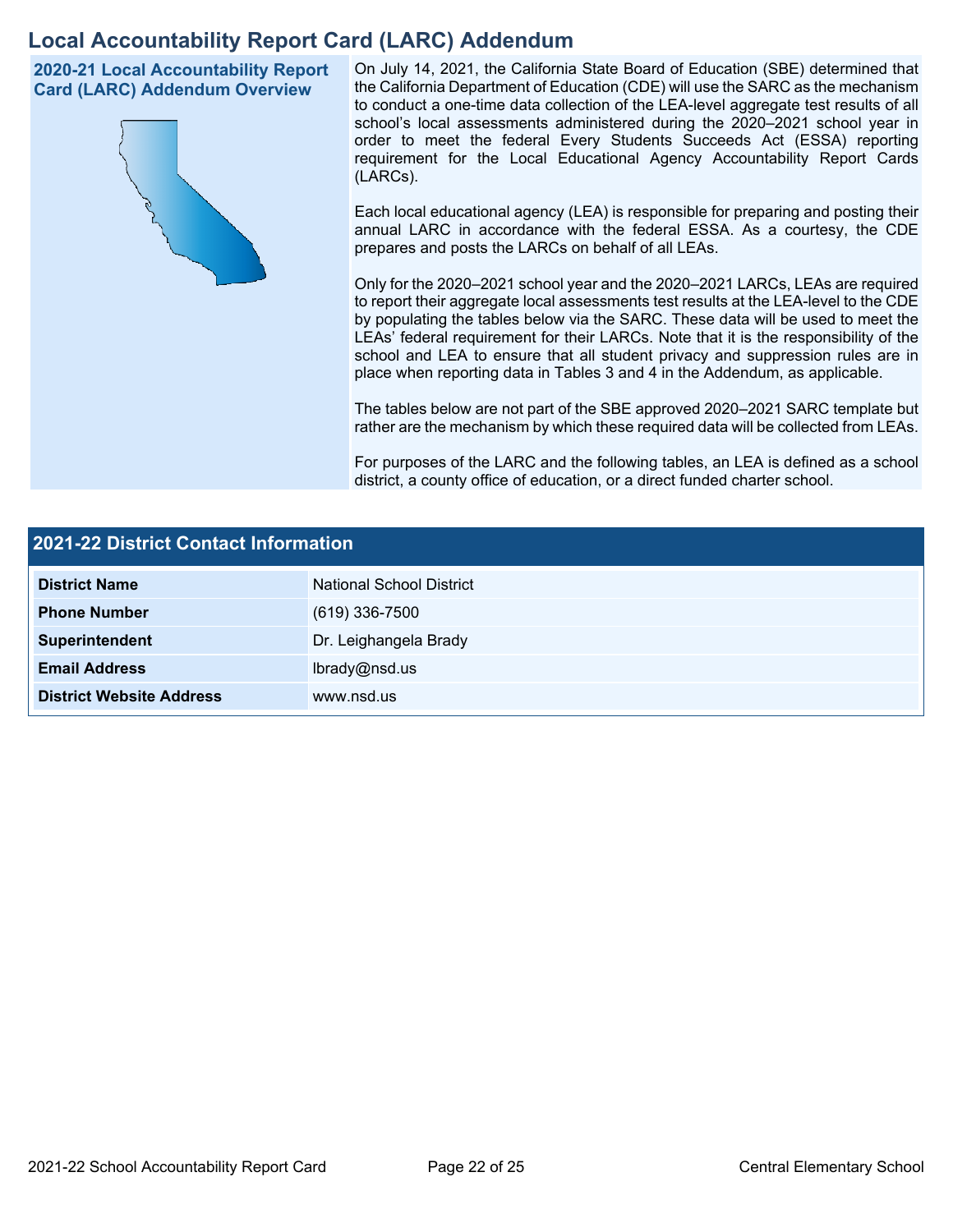### **2020-21 CAASPP Test Results in ELA by Student Group**

 and completing a state-administered assessment. The CDE will populate this table for schools in cases where the school CDE will populate this table with "NT" values, meaning this school did not test students using the CAASPP. See the local This table displays CAASPP test results in ELA by student group for students grades three through eight and grade eleven taking administered the CAASPP assessment. In cases where the school administered a local assessment instead of CAASPP, the assessment(s) table for more information.

| <b>CAASPP</b><br><b>Student Groups</b>               | <b>CAASPP</b><br><b>Total</b><br><b>Enrollment</b> | <b>CAASPP</b><br><b>Number</b><br><b>Tested</b> | <b>CAASPP</b><br><b>Percent</b><br><b>Tested</b> | <b>CAASPP</b><br><b>Percent</b><br><b>Not Tested</b> | <b>CAASPP</b><br><b>Percent</b><br><b>Met or</b><br><b>Exceeded</b> |
|------------------------------------------------------|----------------------------------------------------|-------------------------------------------------|--------------------------------------------------|------------------------------------------------------|---------------------------------------------------------------------|
| <b>All Students</b>                                  | 2815                                               | $\overline{2}$                                  | 0.07                                             | 99.93                                                | $\overline{\phantom{m}}$                                            |
| <b>Female</b>                                        | 1375                                               | $\mathbf 0$                                     | 0.00                                             | 100.00                                               |                                                                     |
| <b>Male</b>                                          | 1438                                               | $\overline{2}$                                  | 0.14                                             | 99.86                                                | --                                                                  |
| American Indian or Alaska Native                     | --                                                 | --                                              | $\overline{\phantom{m}}$                         | --                                                   | --                                                                  |
| <b>Asian</b>                                         | 47                                                 | 0                                               | 0.00                                             | 100.00                                               |                                                                     |
| <b>Black or African American</b>                     | 34                                                 | 0                                               | 0.00                                             | 100.00                                               |                                                                     |
| <b>Filipino</b>                                      | 219                                                | 0                                               | 0.00                                             | 100.00                                               |                                                                     |
| <b>Hispanic or Latino</b>                            | 2345                                               | 1                                               | 0.04                                             | 99.96                                                |                                                                     |
| <b>Native Hawaiian or Pacific Islander</b>           | 19                                                 | $\mathbf 0$                                     | 0.00                                             | 100.00                                               |                                                                     |
| <b>Two or More Races</b>                             | 91                                                 | $\mathbf{1}$                                    | 1.10                                             | 98.90                                                | --                                                                  |
| <b>White</b>                                         | 58                                                 | $\Omega$                                        | 0.00                                             | 100.00                                               | $\hspace{0.05cm}$                                                   |
| <b>English Learners</b>                              | 1412                                               | $\mathbf{1}$                                    | 0.07                                             | 99.93                                                |                                                                     |
| <b>Foster Youth</b>                                  |                                                    | $\overline{\phantom{a}}$                        | $-$                                              |                                                      |                                                                     |
| <b>Homeless</b>                                      | 320                                                | 0                                               | 0.00                                             | 100.00                                               | --                                                                  |
| <b>Military</b>                                      | 13                                                 | 0                                               | 0.00                                             | 100.00                                               | --                                                                  |
| <b>Socioeconomically Disadvantaged</b>               | 2021                                               | $\overline{2}$                                  | 0.10                                             | 99.90                                                | --                                                                  |
| <b>Students Receiving Migrant Education Services</b> | $\mathbf{0}$                                       | $\mathbf 0$                                     | $\mathbf 0$                                      | 0                                                    | $\Omega$                                                            |
| <b>Students with Disabilities</b>                    | 379                                                | $\overline{2}$                                  | 0.53                                             | 99.47                                                |                                                                     |